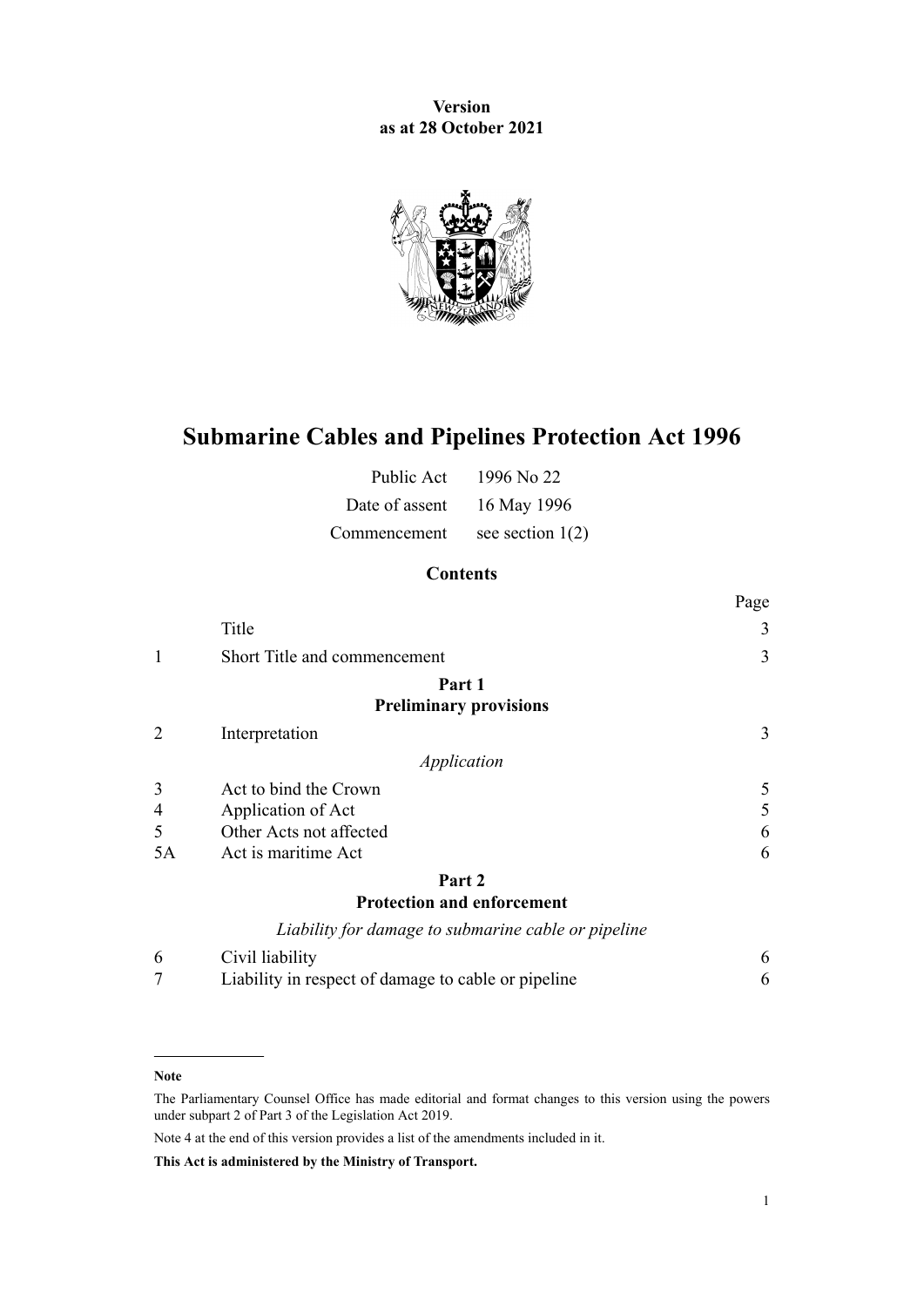|    | <b>Submarine Cables and Pipelines Protection Act 1996</b>                             | Version as at<br>28 October 2021 |
|----|---------------------------------------------------------------------------------------|----------------------------------|
|    | Indemnity for loss of certain equipment                                               |                                  |
| 8  | Indemnity for loss of certain equipment                                               | $\tau$                           |
|    | Submarine cable or pipeline that has ceased to be used                                |                                  |
| 9  | Owner of submarine cable or pipeline that has ceased to be used to<br>notify Minister | 7                                |
| 10 | District Court may order removal of abandoned submarine cable or<br>pipeline          | $\tau$                           |
|    | Offence to damage submarine cable or pipeline                                         |                                  |
| 11 | Offence to damage submarine cable or pipeline                                         | 8                                |
|    | Prohibition on certain activities in protected areas                                  |                                  |
| 12 | Protected areas                                                                       | 8                                |
| 13 | Offences in respect of protected areas                                                | 10                               |
| 14 | Defences in respect of certain offences                                               | 11                               |
| 15 | Penalties in respect of certain offences                                              | 11                               |
|    | Appointment and powers of protection officers, etc                                    |                                  |
| 16 | Protection officers                                                                   | 12                               |
| 17 | Ship may be ordered from protected area                                               | 12                               |
| 18 | Seizure of fishing equipment in protected area                                        | 12                               |
| 19 | Master to identify ship                                                               | 13                               |
|    | Powers of enforcement officers, etc                                                   |                                  |
| 20 | Power to obtain documents and information                                             | 13                               |
| 21 | Power of seizure                                                                      | 14                               |
| 22 | Persons assisting enforcement officer                                                 | 15                               |
| 23 | Enforcement officer to produce evidence of authority to act                           | 15                               |
|    | Provisions relating to seized property                                                |                                  |
| 24 | Custody of property seized                                                            | 15                               |
| 25 | Release of property by Minister                                                       | 16                               |
| 26 | Release of property by court                                                          | 16                               |
|    | Proceedings for offences, etc                                                         |                                  |
| 27 | Consent of Attorney-General required for certain proceedings                          | 17                               |
| 28 | Evidential provisions relating to approved maritime surveillance<br>equipment         | 17                               |
| 29 | Offence to tamper or interfere with approved maritime surveillance<br>equipment       | 18                               |
| 30 | Evidence of testing and accuracy of approved maritime<br>surveillance equipment       | 18                               |
|    | Forfeiture of property on conviction                                                  |                                  |
| 31 | Forfeiture of property on conviction                                                  | 18                               |
| 32 | Court may grant relief to third party                                                 | 19                               |
| 33 | Minister's powers in respect of forfeited property                                    | 20                               |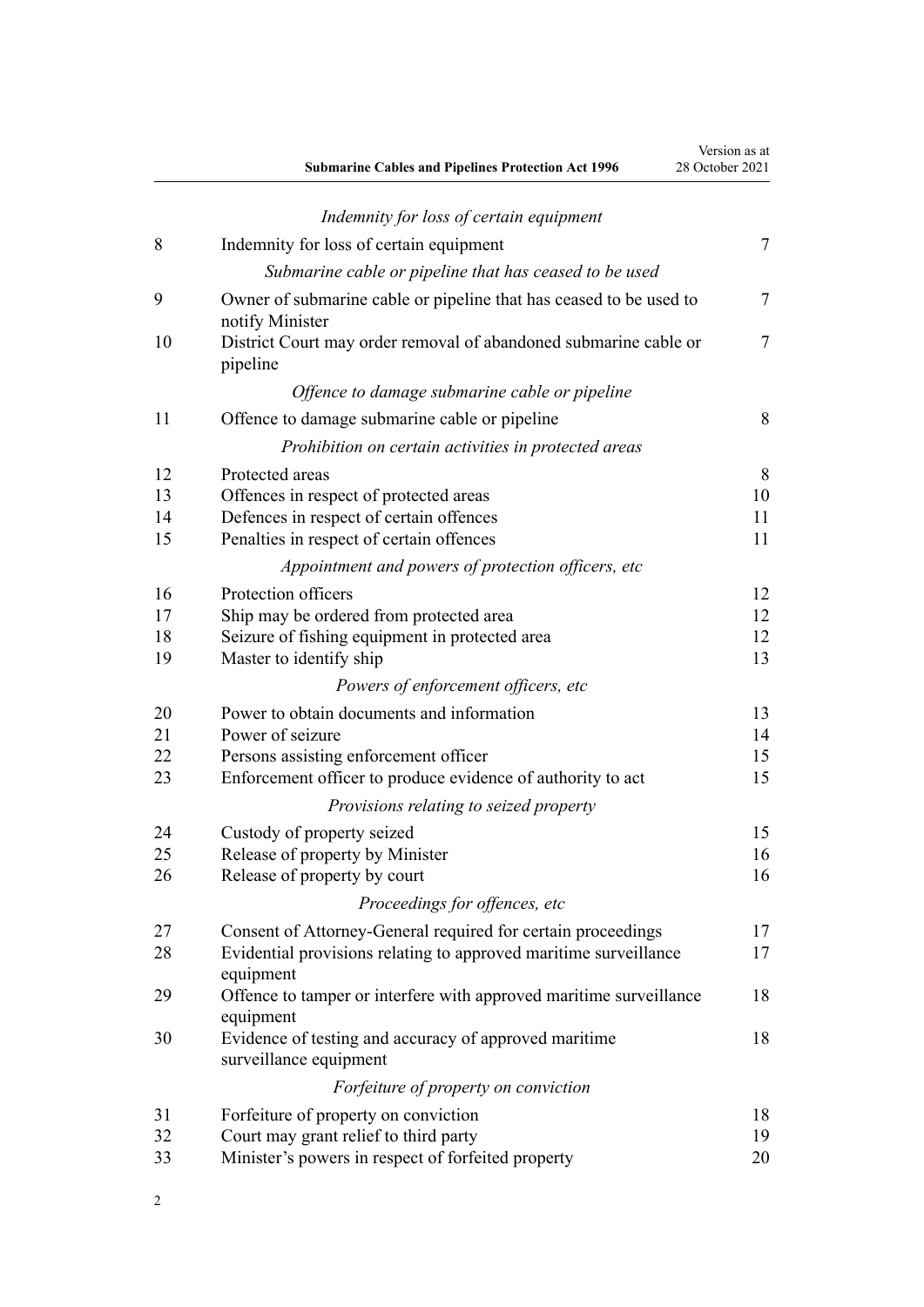<span id="page-2-0"></span>

| Version as at   |                                                                                     |            |
|-----------------|-------------------------------------------------------------------------------------|------------|
| 28 October 2021 | <b>Submarine Cables and Pipelines Protection Act 1996</b>                           | Part 1 s 2 |
| 34              | Forfeiture of property or redemption payment is in addition to any<br>other penalty | 20         |
|                 | Part 3                                                                              |            |
|                 | <b>Miscellaneous provisions</b>                                                     |            |
| 35              | Approved maritime surveillance equipment                                            | 20         |
| 36              | Regulations                                                                         | 21         |
| 37              | Repeals and savings                                                                 | 21         |
|                 | <b>Schedule</b>                                                                     | 23         |

## **[Enactments repealed](#page-22-0)**

## **An Act—**

- **(a) to provide better protection of submarine cables and pipelines; and**
- **(b) to continue, or enable, the implementation of obligations on New Zealand under various international conventions relating to protection of submar‐ ine cables and pipelines; and**
- **(c) to consolidate and amend the Submarine Cables and Pipelines Protection Act 1966**

#### **1 Short Title and commencement**

- (1) This Act may be cited as the Submarine Cables and Pipelines Protection Act 1996.
- (2) This Act shall come into force on the day on which it receives the Royal assent.

# **Part 1 Preliminary provisions**

#### **2 Interpretation**

In this Act, unless the context otherwise requires,—

**anchor** includes an anchor chain and an anchor cable

**approved maritime surveillance equipment** means any maritime surveillance equipment of a kind approved by the Minister under [section 35](#page-19-0)

**cable** includes works within the meaning of [section 2](http://legislation.govt.nz/pdflink.aspx?id=DLM281866) of the Electricity Act 1992 and a line within the meaning of [section 5](http://legislation.govt.nz/pdflink.aspx?id=DLM124974) of the Telecommunications Act 2001

**Director** means the person who is for the time being the Director of Maritime New Zealand under [section 439](http://legislation.govt.nz/pdflink.aspx?id=DLM338836) of the Maritime Transport Act 1994

#### **enforcement officer** means—

(a) a constable: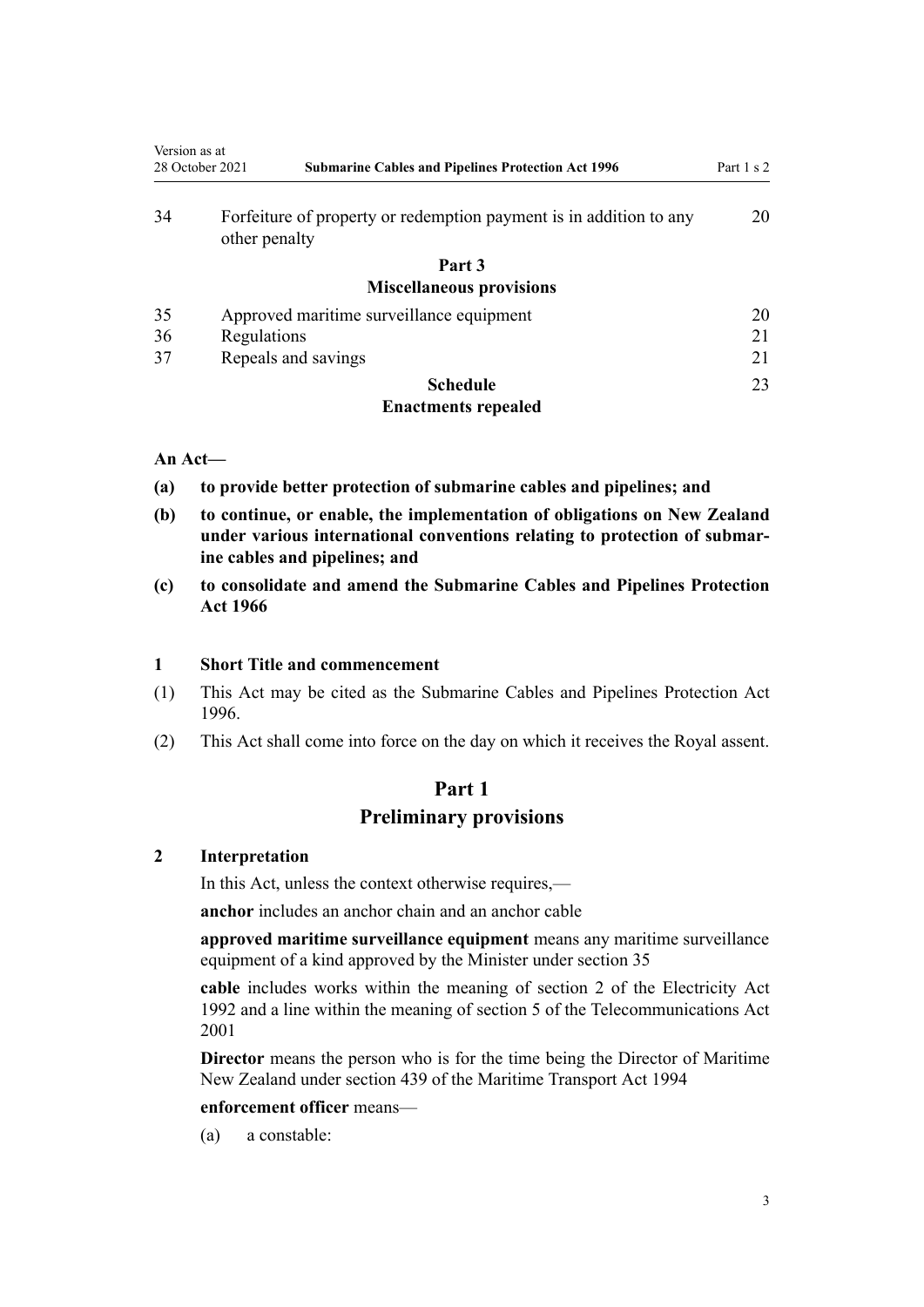- (b) an officer in command of a ship of the New Zealand Naval Forces:
- (c) an officer of the New Zealand Naval Forces of the rank of Midshipman or above

**high seas** means all parts of the sea that are not included in the territorial sea or in the internal waters of a country

**image**, in relation to approved maritime surveillance equipment, includes a photograph, information stored in electronic form, and the display and trans‐ mission of pictorial or digital information

**internal waters of New Zealand** means the internal waters of New Zealand as defined by [section 4](http://legislation.govt.nz/pdflink.aspx?id=DLM442667) of the Territorial Sea, Contiguous Zone, and Exclusive Economic Zone Act 1977

**master** means a person (except a pilot) having command or charge of a ship

Minister means the Minister of the Crown who, under the authority of a warrant or with the authority of the Prime Minister, is for the time being responsible for the administration of this Act

**New Zealand ship** means a ship that is registered under the [Ship Registration](http://legislation.govt.nz/pdflink.aspx?id=DLM275026) [Act 1992](http://legislation.govt.nz/pdflink.aspx?id=DLM275026); and includes a ship that is not registered under that Act but is required or entitled to be registered under that Act

**owner**,—

- (a) in relation to a ship registered in New Zealand under the Ship Registra‐ tion Act 1992, means the registered owner of the ship:
- (b) in relation to a ship registered in any place outside New Zealand, means the registered owner of the ship:
- (c) in relation to a fishing ship, other than one to which paragraph (a) or paragraph (b) applies, means the person registered as the owner of the ship under [section 57](http://legislation.govt.nz/pdflink.aspx?id=DLM69445) of the Fisheries Act 1983:
- (d) in relation to a ship to which paragraph (a) or paragraph (b) or paragraph (c) applies, if, by virtue of any charter or demise or for any other reason, the registered owner is not responsible for the management of the ship, means the charterer or other person who is for the time being so responsible:
- (e) in relation to an unregistered ship or a registered ship that does not have a registered owner, means the person who is for the time being respon‐ sible for the management of the ship

**owner**, in relation to a submarine cable or submarine pipeline, includes the person who, if the cable or pipeline has ceased to be used, owned the cable or pipeline at the time it ceased to be used

**pipeline** means a pipeline used or intended to be used for the conveyance of gas (including natural gas), petroleum, oil, water, or any other mineral, liquid,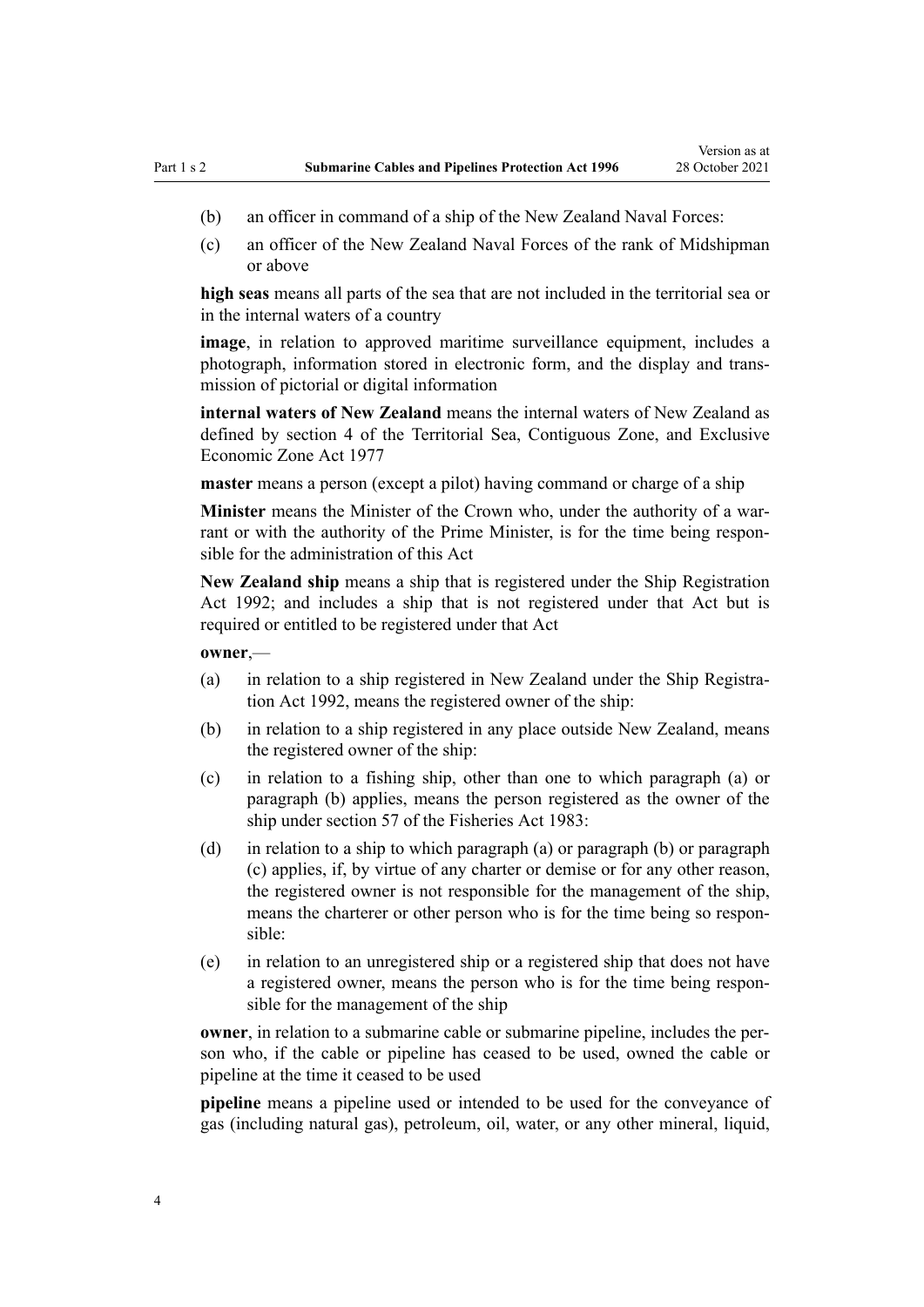or substance; and includes all fittings, pumps, tanks, appurtenances, or applian‐ ces used in connection with a pipeline

**protection officer** means a protection officer appointed under [section 16](#page-11-0)

**ship** means every description of boat or craft used in navigation, whether or not it has any means of propulsion; and includes—

(a) a barge, lighter, or other like vessel:

<span id="page-4-0"></span>Version as at

- (b) a hovercraft or other thing deriving full or partial support in the atmosphere from the reaction of air against the surface of the water over which it operates:
- (c) a submarine or other submersible

**submarine cable** means a cable that lies beneath the high seas or the territorial sea of New Zealand or the internal waters of New Zealand

**submarine pipeline** means a pipeline that lies beneath the high seas or the ter‐ ritorial sea of New Zealand or the internal waters of New Zealand.

Compare: 1966 No 5 s 2; 1977 No 28 [s 33](http://legislation.govt.nz/pdflink.aspx?id=DLM442752); 1977 No 96 s 2; 1987 No 184 s 29(3); 1992 No 122 [s](http://legislation.govt.nz/pdflink.aspx?id=DLM284137) [173\(2\)](http://legislation.govt.nz/pdflink.aspx?id=DLM284137)

Section 2 **cable**: amended, on 20 December 2001, by [section 158](http://legislation.govt.nz/pdflink.aspx?id=DLM127740) of the Telecommunications Act 2001 (2001 No 103).

Section 2 Director: amended, on 1 July 2005, by [section 11\(3\)](http://legislation.govt.nz/pdflink.aspx?id=DLM322600) of the Maritime Transport Amendment Act 2004 (2004 No 98).

Section 2 **enforcement officer** paragraph (a): amended, on 1 October 2008, pursuant to [section](http://legislation.govt.nz/pdflink.aspx?id=DLM1102349) [116\(a\)\(ii\)](http://legislation.govt.nz/pdflink.aspx?id=DLM1102349) of the Policing Act 2008 (2008 No 72).

Section 2 **internal waters of New Zealand**: amended, on 1 August 1996, pursuant to section 5(4) of the Territorial Sea and Exclusive Economic Zone Amendment Act 1996 (1996 No 74).

#### *Application*

#### **3 Act to bind the Crown**

This Act binds the Crown.

Compare: 1966 No 5 s 12

#### **4 Application of Act**

This Act applies to acts or omissions—

- (a) by a person within the territorial sea of New Zealand or the internal waters of New Zealand; or
- (b) by a person on board or by means of a New Zealand ship on the high seas; or
- (c) by a New Zealand citizen or a person ordinarily resident in New Zealand on board or by means of a ship, other than a New Zealand ship, on the high seas.

Compare: 1966 No 5 s 3(1)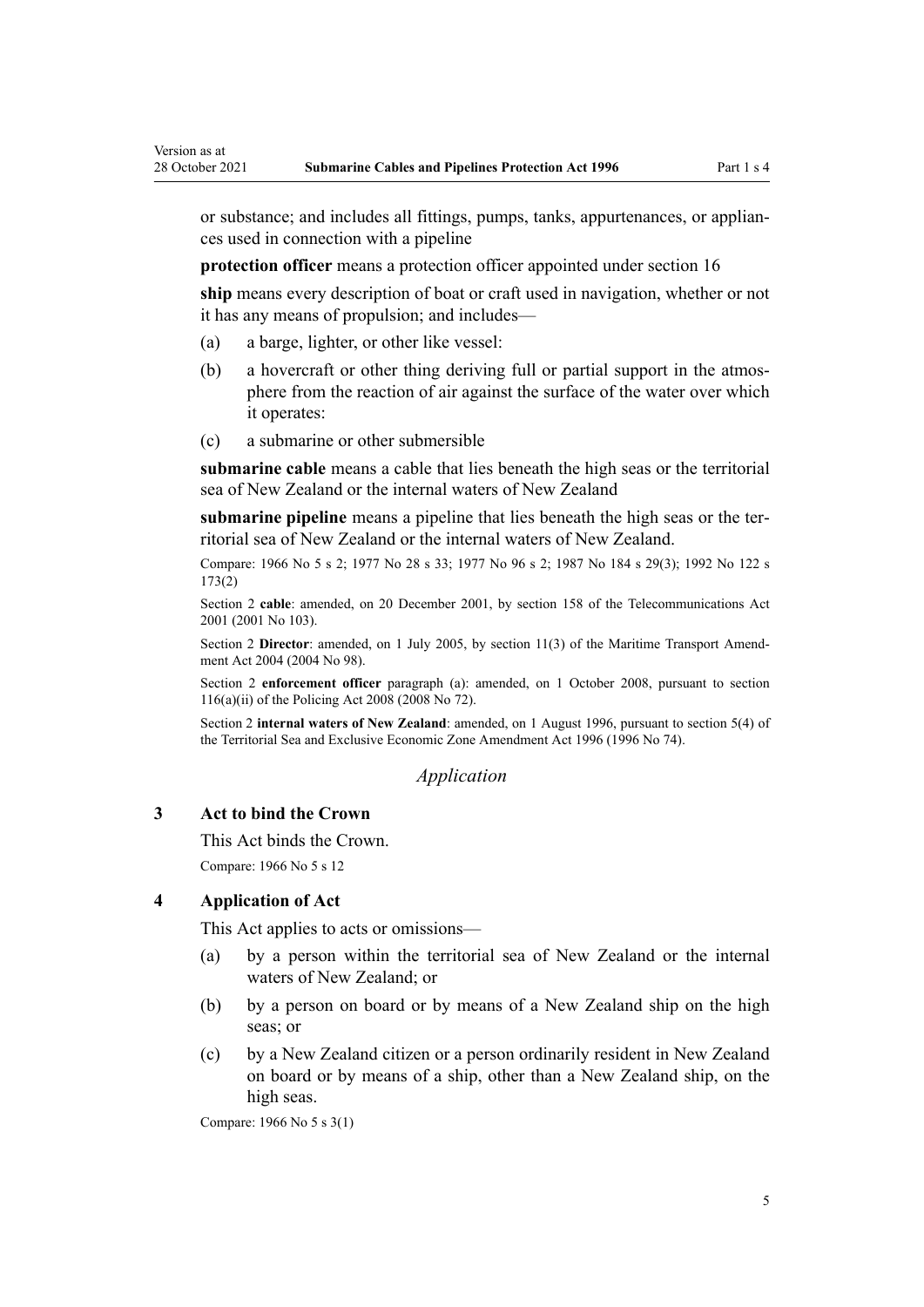#### <span id="page-5-0"></span>**5 Other Acts not affected**

The provisions of this Act are in addition to, and not in substitution for, the provisions of any other enactment and, except as expressly provided by this Act, nothing in this Act derogates from the provisions of any other enactment. Compare: 1966 No 5 s 10

#### **5A Act is maritime Act**

- (1) This Act is a maritime Act under [section 2\(1\)](http://legislation.govt.nz/pdflink.aspx?id=DLM334667) of the Maritime Transport Act 1994.
- (2) This has the effect that transport instruments may be made for the purposes of this Act under [section 452B](http://legislation.govt.nz/pdflink.aspx?id=LMS482571) of that Act.
- (3) This section is intended as a guide only and is not an exhaustive statement as to the effects of this Act being a maritime Act under that Act.

Section 5A: inserted, on 1 April 2021, by [section 62\(2\)](http://legislation.govt.nz/pdflink.aspx?id=LMS290411) of the Regulatory Systems (Transport) Amendment Act 2021 (2021 No 9).

# **Part 2**

## **Protection and enforcement**

*Liability for damage to submarine cable or pipeline*

## **6 Civil liability**

Nothing in this Act limits or affects the liability for damages of any person in respect of any damage to a submarine cable or submarine pipeline. Compare: 1966 No 5 s 9

#### **7 Liability in respect of damage to cable or pipeline**

A person who, in the course of laying or repairing a submarine cable or sub‐ marine pipeline of which the person is the owner, damages another submarine cable or submarine pipeline, is liable for the cost of repairing that damage, and such liability—

- (a) is in addition to any other liability to which the person may be subject; and
- (b) applies whether or not—
	- (i) the damage to the submarine cable or submarine pipeline was caused by that person's negligence; or
	- (ii) the person has been convicted of an offence relating to that damage.

Compare: 1966 No 5 s 5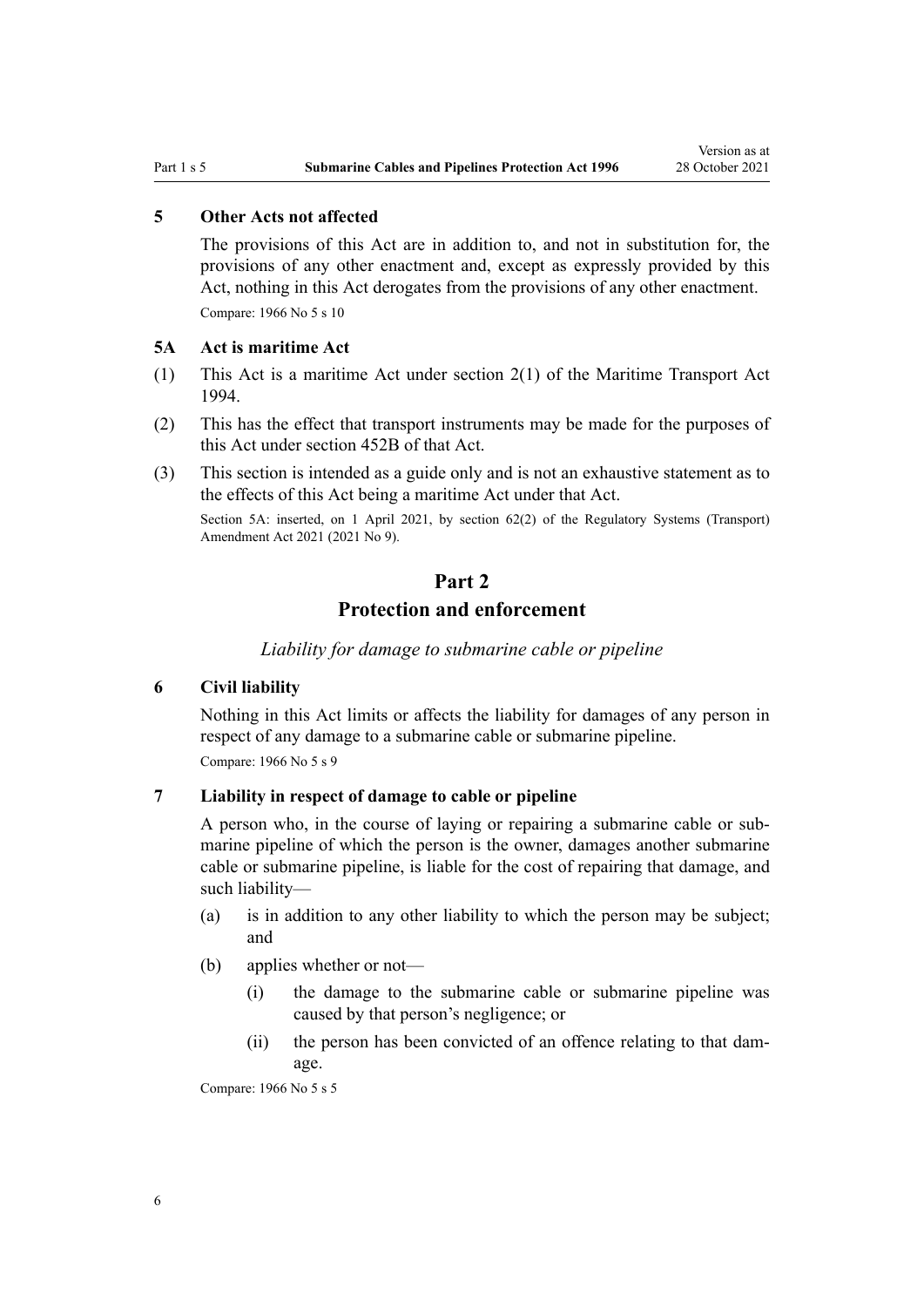#### *Indemnity for loss of certain equipment*

#### **8 Indemnity for loss of certain equipment**

<span id="page-6-0"></span>Version as at

- (1) Subject to subsection (2), if after all reasonable precautions have been taken, an anchor, a net, or any other fishing equipment belonging to a ship is sacrificed in order to avoid damaging a submarine cable or submarine pipeline, the owner of the ship is entitled to be indemnified for that owner's loss by the owner of the cable or pipeline.
- (2) An owner of a ship is not entitled to be indemnified under subsection (1) if a person is convicted of an offence against [section 11\(1\)](#page-7-0) or [section 13](#page-9-0) arising out of the conduct that would, but for this subsection, give rise to the indemnity. Compare: 1966 No 5 s 6

*Submarine cable or pipeline that has ceased to be used*

## **9 Owner of submarine cable or pipeline that has ceased to be used to notify Minister**

- (1) The owner of a submarine cable or submarine pipeline, as the case may be, shall, immediately after the use of the submarine cable or submarine pipeline has ceased, notify the Minister in writing that the cable or pipeline has ceased to be used.
- (2) Every person who fails to comply with this section commits an offence and is liable on conviction to a fine not exceeding \$5,000.

Compare: 1966 No 5 s 6A; 1977 No 96 s 3

Section 9(2): amended, on 1 July 2013, by [section 413](http://legislation.govt.nz/pdflink.aspx?id=DLM3360714) of the Criminal Procedure Act 2011 (2011 No 81).

#### **10 District Court may order removal of abandoned submarine cable or pipeline**

- (1) On the application of the Minister, the District Court may order that a submar‐ ine cable or submarine pipeline, or part of the cable or pipeline, that, in its opinion,—
	- (a) is unlikely to be used again; and
	- (b) constitutes a hazard to fishing operations or the anchoring of ships—

be removed by the owner of the submarine cable or submarine pipeline, at the owner's expense, from the territorial sea of New Zealand or the internal waters of New Zealand, as the case may be, within such time and in accordance with such conditions as may be specified in the order.

(2) If the owner of a submarine cable or submarine pipeline that has been ordered to be removed under this section fails to comply with all or any part of the order, within the time specified in the order or within such further period as the District Court may allow, the Minister may—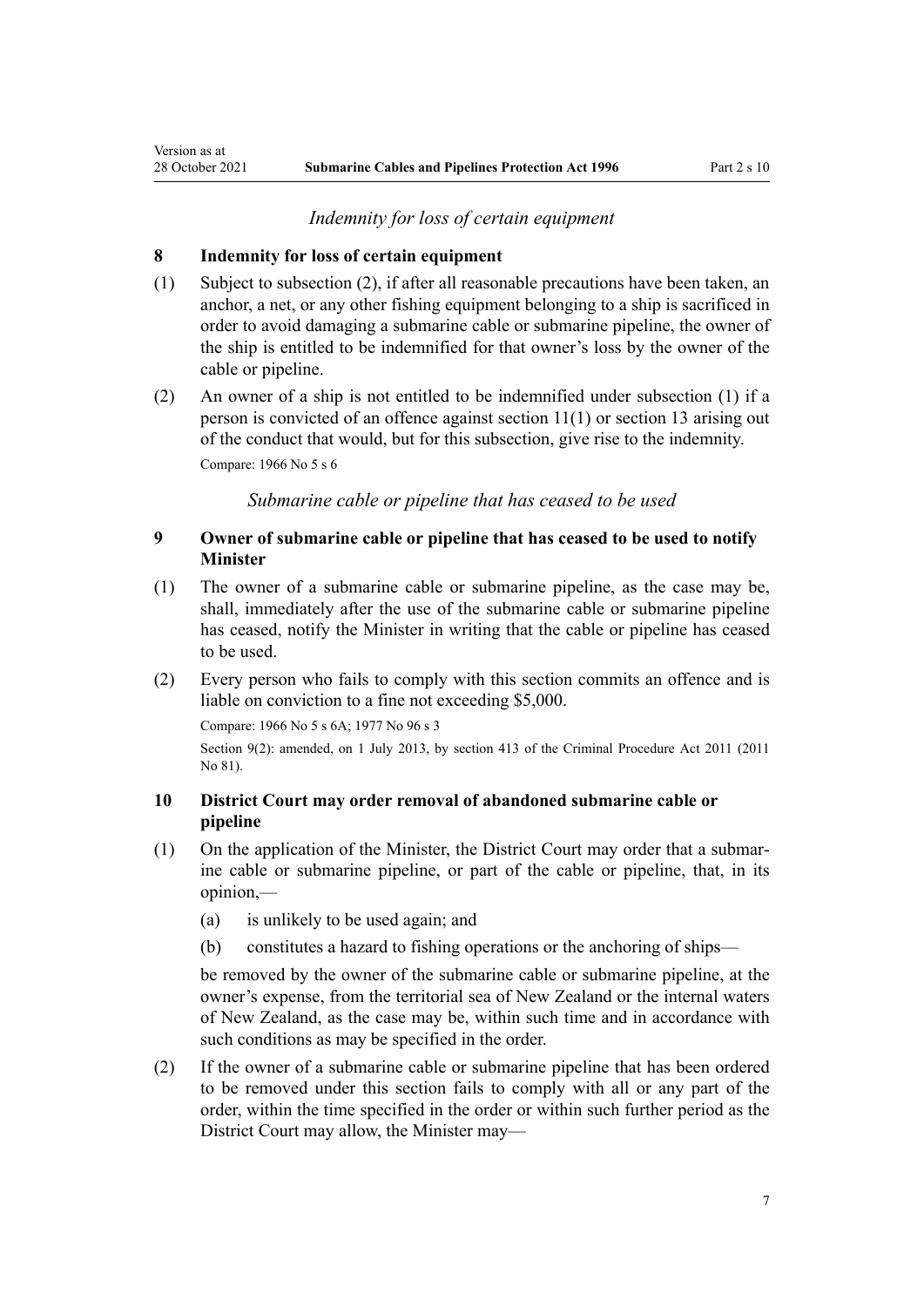- <span id="page-7-0"></span>(a) carry out all or any part of the work ordered to be carried out, and do all things incidental to the work; and
- (b) recover the costs for carrying out the work referred to in paragraph (a) from the owner of the submarine cable or submarine pipeline, as the case may be, as a debt due to the Crown.

Compare: 1966 No 5 s 6B; 1977 No 96 s 3

Section 10(1): amended, on 1 March 2017, by [section 261](http://legislation.govt.nz/pdflink.aspx?id=DLM6942680) of the District Court Act 2016 (2016) No 49).

*Offence to damage submarine cable or pipeline*

#### **11 Offence to damage submarine cable or pipeline**

- (1) Every person commits an offence and is liable on conviction to a fine not exceeding \$250,000 who—
	- (a) wilfully or negligently either damages, or causes or permits a ship or equipment belonging to a ship to damage, a submarine cable or submar‐ ine pipeline; or
	- (b) is the owner or master of a ship that is used in the commission of an offence against paragraph (a).
- (2) An owner or master of a ship who is convicted of an offence against paragraph (a) of subsection (1) is not liable for an offence against paragraph (b) of that subsection arising out of the same course of conduct.
- (3) It is a defence to a prosecution for an offence against this section if the defend‐ ant proves that the damage which is alleged to constitute the offence was caused by persons acting with the sole object of saving life or a ship after having taken all reasonable precautions to avoid the damage.
- (4) For the purposes of this section, a person who causes an event by an act or omission which he or she knows would probably cause it, being reckless whether that event happens or not, is deemed to have caused it wilfully.

Compare: 1966 No 5 s 4

Section 11(1): amended, on 1 July 2013, by [section 413](http://legislation.govt.nz/pdflink.aspx?id=DLM3360714) of the Criminal Procedure Act 2011 (2011 No 81).

#### *Prohibition on certain activities in protected areas*

#### **12 Protected areas**

- (1) The Governor-General may from time to time, by Order in Council made on the recommendation of the Minister, declare any of the following areas to be a protected area for the purposes of this Act:
	- (a) an area within the internal waters of New Zealand:
	- (b) an area within the territorial sea of New Zealand: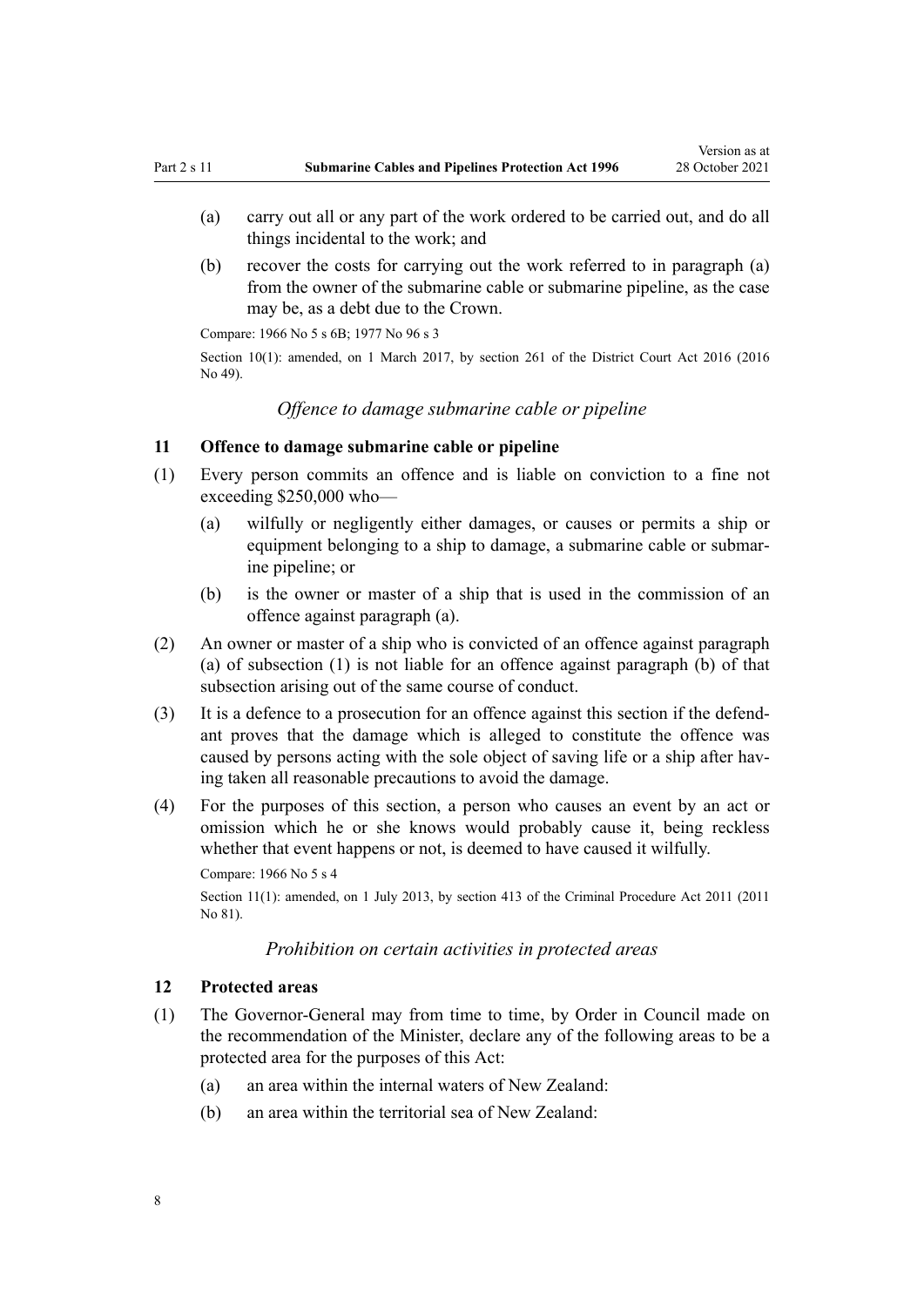- (c) an area within the exclusive economic zone of New Zealand (as described in [section 9](http://legislation.govt.nz/pdflink.aspx?id=DLM442682) of the Territorial Sea, Contiguous Zone, and Exclusive Economic Zone Act 1977).
- (2) The Minister shall not make a recommendation under subsection (1) unless—
	- (a) the Minister has first consulted with such persons or organisations repre‐ senting such persons as the Minister considers would be affected by the order; and
	- (b) those persons or organisations have a reasonable opportunity to make submissions to the Minister; and
	- (c) the Minister has regard to those submissions.
- (3) A failure to comply with subsection (2) does not affect the validity of any Order in Council made under subsection (1).
- (4) An Order in Council under subsection (1) may—
	- (a) apply—
		- (i) generally in respect of an area to which it relates:
		- (ii) differently in respect of specified areas or classes of areas within the general area specified in the Order in Council:
		- (iii) generally in respect of all ships:
		- (iv) differently in respect of specified ships or classes of ships:
		- (v) generally in respect of all methods of fishing:
		- (vi) differently in respect of specified methods of fishing:
	- (b) impose requirements in respect of specified ships or classes of ships that must be met before a ship or class of ships qualifies for exclusion from the application of the order.
- (5) The Minister shall publish a notice of the making of an Order in Council under subsection (1) in—
	- (a) each of the metropolitan daily newspapers published in Auckland, Wel‐ lington, Christchurch, and Dunedin, respectively.
	- (b) *[Repealed]*
- (6) The Minister may, by notice, declare that an Order in Council under this sec‐ tion does not apply in respect of a specified ship or class of ships, and may in like manner vary or revoke any such notice.
- (7) A declaration under subsection (6) may be made unconditionally or upon or subject to such conditions that are specified in the notice.
- (8) Notwithstanding the provisions of an Order in Council under this section, any such notice has effect according to its tenor.
- (9) Subsections  $(2)$ ,  $(3)$ , and  $(5)$  apply, with such modifications as may be necessary, to the making of a declaration under subsection (6).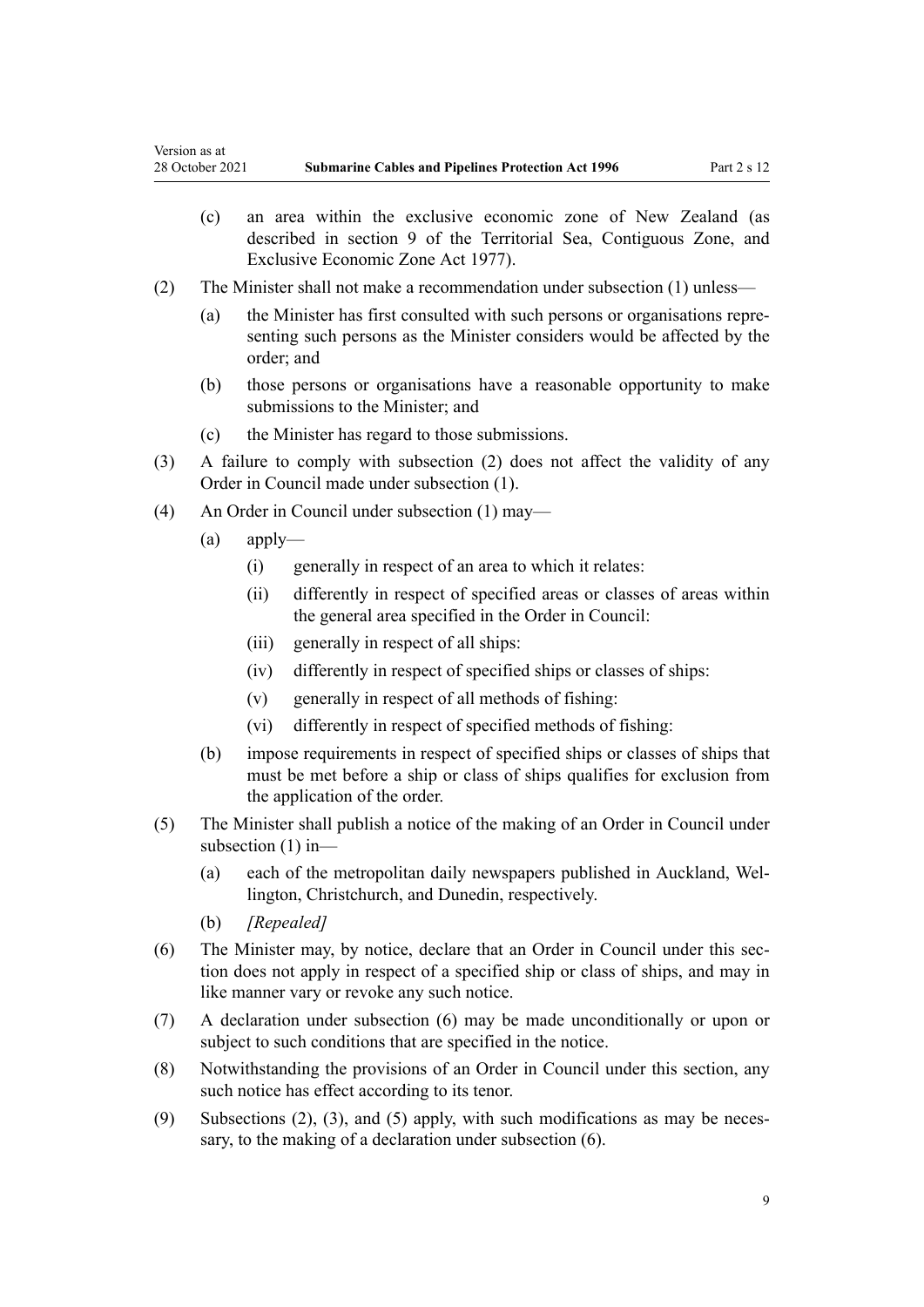- <span id="page-9-0"></span>(10) The following are secondary legislation (*see* [Part 3](http://legislation.govt.nz/pdflink.aspx?id=DLM7298343) of the Legislation Act 2019 for publication requirements):
	- (a) an Order in Council under subsection (1):
	- (b) a notice under subsection (6).

Compare: 1966 No 5 ss 7, 7A(2); 1977 No 96 ss 4, 5

| Legislation Act 2019 requirements for secondary legislation made under subsection (1) |                                                                                                                                       |                                    |  |
|---------------------------------------------------------------------------------------|---------------------------------------------------------------------------------------------------------------------------------------|------------------------------------|--|
| <b>Publication</b>                                                                    | PCO must publish it on the legislation website and notify<br>it in the Gazette. Also, the Minister must comply with<br>subsection (5) | $LA19 \text{ s } 69(1)(c)$         |  |
| <b>Presentation</b>                                                                   | The Minister must present it to the House of<br>Representatives                                                                       | LA19 s 114, Sch 1<br>cl $32(1)(a)$ |  |
| <b>Disallowance</b>                                                                   | It may be disallowed by the House of Representatives                                                                                  | LA19 ss 115, 116                   |  |
| This note is not part of the Act.                                                     |                                                                                                                                       |                                    |  |

| Legislation Act 2019 requirements for secondary legislation made under subsection (6) |                                                                                                                                                                            |                                          |  |
|---------------------------------------------------------------------------------------|----------------------------------------------------------------------------------------------------------------------------------------------------------------------------|------------------------------------------|--|
| <b>Publication</b>                                                                    | The maker must:                                                                                                                                                            | LA19 ss 73, 74 $(1)(a)$ ,<br>Sch 1 cl 14 |  |
|                                                                                       | • publish it in the Gazette<br>• comply with subsection (5)                                                                                                                |                                          |  |
| <b>Presentation</b>                                                                   | It is not required to be presented to the House of<br>Representatives because a transitional exemption applies cl 32(1)(a)<br>under Schedule 1 of the Legislation Act 2019 | LA19 s 114, Sch 1                        |  |
| <b>Disallowance</b>                                                                   | It may be disallowed by the House of Representatives                                                                                                                       | LA19 ss 115, 116                         |  |
| This note is not part of the Act.                                                     |                                                                                                                                                                            |                                          |  |

Section  $12(1)(c)$ : amended, on 1 August 1996, pursuant to section 5(4) of the Territorial Sea and Exclusive Economic Zone Amendment Act 1996 (1996 No 74).

Section 12(5)(b): repealed, on 28 October 2021, by [section 3](http://legislation.govt.nz/pdflink.aspx?id=LMS268932) of the Secondary Legislation Act 2021 (2021 No 7).

Section 12(6): amended, on 28 October 2021, by [section 3](http://legislation.govt.nz/pdflink.aspx?id=LMS268932) of the Secondary Legislation Act 2021 (2021 No 7).

Section 12(10): inserted, on 28 October 2021, by [section 3](http://legislation.govt.nz/pdflink.aspx?id=LMS268932) of the Secondary Legislation Act 2021 (2021 No 7).

#### **13 Offences in respect of protected areas**

- (1) Subject to subsection  $(3)$ , if—
	- (a) fishing operations are conducted from a ship in an area declared to be a protected area in respect of that ship under [section 12\(1\)](#page-7-0); or
	- (b) a ship is anchored in any such area—

the owner and the master of the ship each commits an offence and is each liable on conviction to the appropriate penalty under [section 15.](#page-10-0)

- (2) Subject to subsection (3), every person who fails to comply with, or acts in contravention of, an Order in Council under [section 12\(1\)](#page-7-0) commits an offence and is liable on conviction to the appropriate penalty under [section 15](#page-10-0).
- (3) A person is not liable for an offence against this section involving a ship to which a notice under [section 12\(6\)](#page-7-0) applies.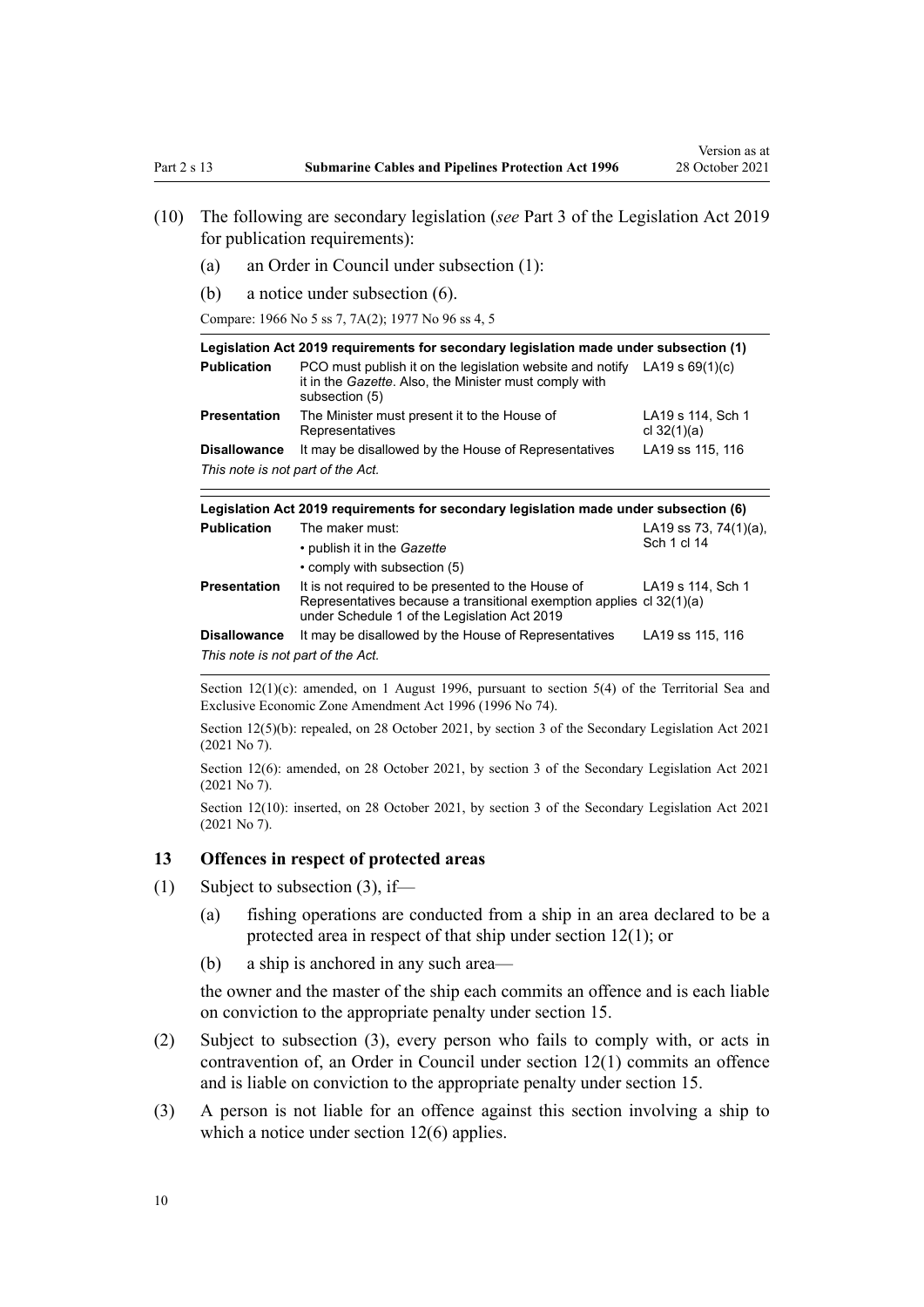<span id="page-10-0"></span>Version as at

- (4) Where in proceedings for an offence against this section, an enforcement offi‐ cer or a protection officer gives evidence that he or she observed—
	- (a) a net, line, rope, chain, or any other thing used in connection with fish‐ ing operations being towed by, or operated or suspended from, a ship; or
	- (b) an anchor being lowered or suspended from, or raised by, a ship,—

it shall be presumed that, in the absence of evidence to the contrary, fishing operations were being conducted from the ship or the ship was anchored, as the case may be.

- (5) Where in proceedings for an offence against this section, evidence is given of an image made by approved maritime surveillance equipment, being an image showing—
	- (a) a net, line, rope, chain, or any other thing used in connection with fishing operations being towed by, or operated or suspended from, a ship; or
	- (b) an anchor being lowered or suspended from, or raised by, a ship,—

it shall be presumed that, in the absence of evidence to the contrary, fishing operations were being conducted from the ship or the ship was anchored, as the case may be.

Compare: 1966 No 5 s 7A(1); 1977 No 96 s 5

Section 13(1): amended, on 1 July 2013, by [section 413](http://legislation.govt.nz/pdflink.aspx?id=DLM3360714) of the Criminal Procedure Act 2011 (2011 No 81).

Section 13(2): amended, on 1 July 2013, by [section 413](http://legislation.govt.nz/pdflink.aspx?id=DLM3360714) of the Criminal Procedure Act 2011 (2011 No 81).

## **14 Defences in respect of certain offences**

- $(1)$  It is a defence to a prosecution for an offence against [section 13](#page-9-0) if the defendant proves that any anchoring which is alleged to constitute the offence was necessary for the purpose of saving life or a ship.
- (2) It is a defence to a prosecution for an offence against [section 13](#page-9-0) if the defend‐ ant proves that the defendant took all reasonable steps to prevent the commis‐ sion of the offence.

Compare: 1966 No 5 s 7A(3); 1977 No 96 s 5

#### **15 Penalties in respect of certain offences**

Every person who commits an offence against [section 13](#page-9-0) is liable on conviction,—

- (a) to a fine not exceeding  $$100,000$ , if—
	- (i) the offence was committed in the course of conducting an activity for the purpose of producing a commercial gain; or
	- (ii) a ship, which is used for an activity that has, as its predominant purpose, the making of a commercial gain, was used in the commission of the offence: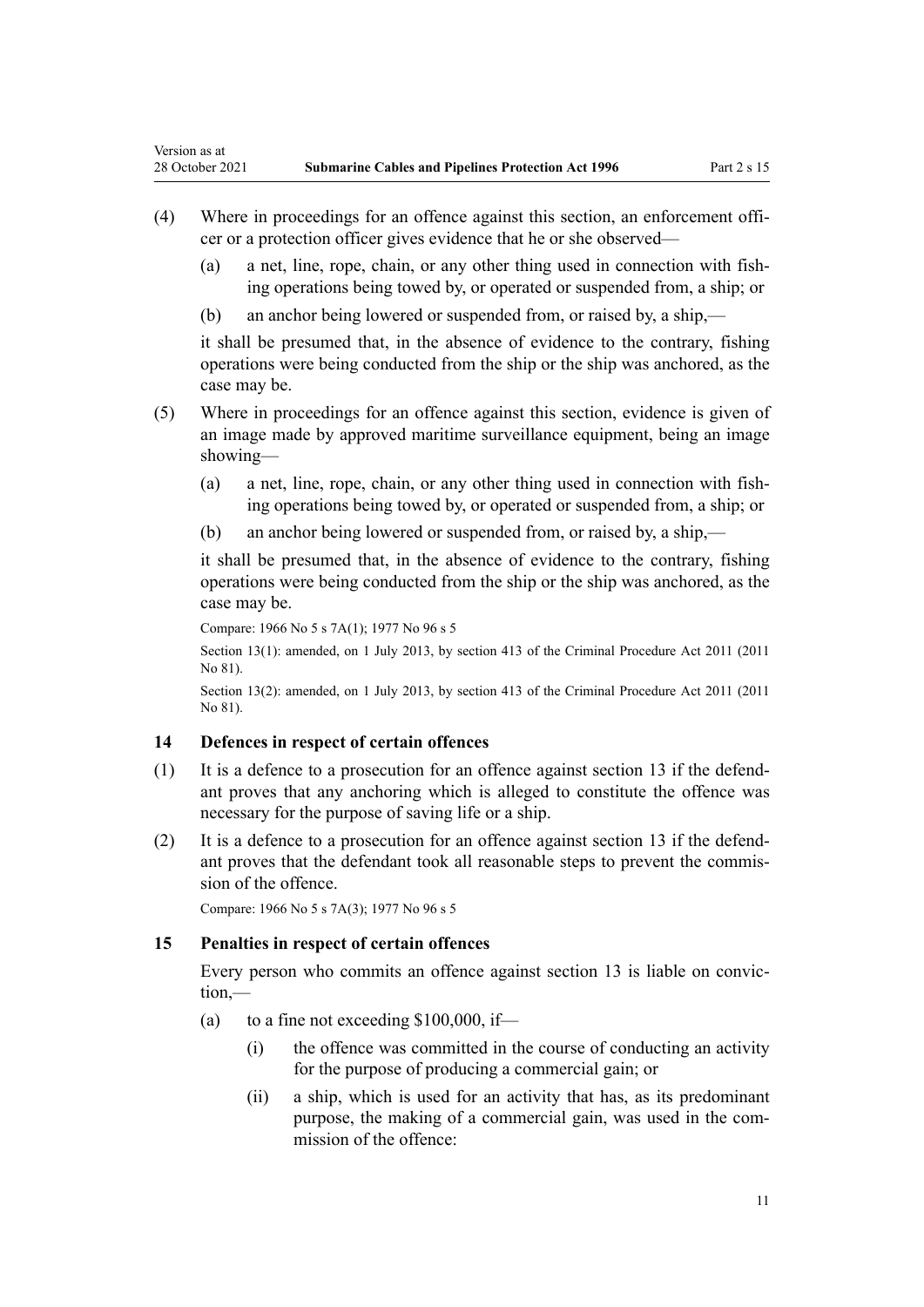<span id="page-11-0"></span>(b) to a fine not exceeding \$20,000, if the offence was committed, otherwise than in any of the circumstances specified in paragraph (a).

Compare: 1966 No 5 s 7A(2); 1977 No 96 s 5

Section 15: amended, on 1 July 2013, by [section 413](http://legislation.govt.nz/pdflink.aspx?id=DLM3360714) of the Criminal Procedure Act 2011 (2011 No 81).

*Appointment and powers of protection officers, etc*

#### **16 Protection officers**

- (1) The Minister may from time to time, by notice in the *Gazette*, appoint a person to be a protection officer.
- (2) For the purposes of this Act, an enforcement officer is deemed to be a protec‐ tion officer.

#### **17 Ship may be ordered from protected area**

- (1) If a protection officer believes on reasonable grounds that a ship or equipment belonging to a ship is being used in a protected area in the commission of an offence against [section 13,](#page-9-0) the protection officer may, by any means of communication, order the master of the ship to remove the ship from that area.
- (2) Without derogating from any other provision of this Act, a master who, without reasonable cause, fails within a reasonable period of time to comply with an order given under this section, commits an offence and is liable on conviction to a fine not exceeding \$10,000.

Compare: 1966 No 5 s 7B; 1977 No 96 s 5

Section 17(2): amended, on 1 July 2013, by [section 413](http://legislation.govt.nz/pdflink.aspx?id=DLM3360714) of the Criminal Procedure Act 2011 (2011 No 81).

#### **18 Seizure of fishing equipment in protected area**

- (1) A protection officer who finds fishing equipment may seize the equipment if he or she believes on reasonable grounds that—
	- (a) the area in which he or she finds the equipment is declared to be a pro‐ tected area by an Order in Council under [section 12\(1\);](#page-7-0) and
	- (b) the equipment has been left there by a ship to which the order applies.
- (2) A protection officer who has seized fishing equipment under subsection (1) shall without delay arrange for notice of the seizure to be posted at the Police station nearest to where the seizure was made.
- (3) Subject to subsection (4), a protection officer shall return fishing equipment seized under subsection (1), at the expense of the person, to a person who establishes ownership to the satisfaction of the protection officer.
- (4) If ownership of the fishing equipment is not established under subsection (3) within 60 days after the posting of the notice of seizure under subsection (2),—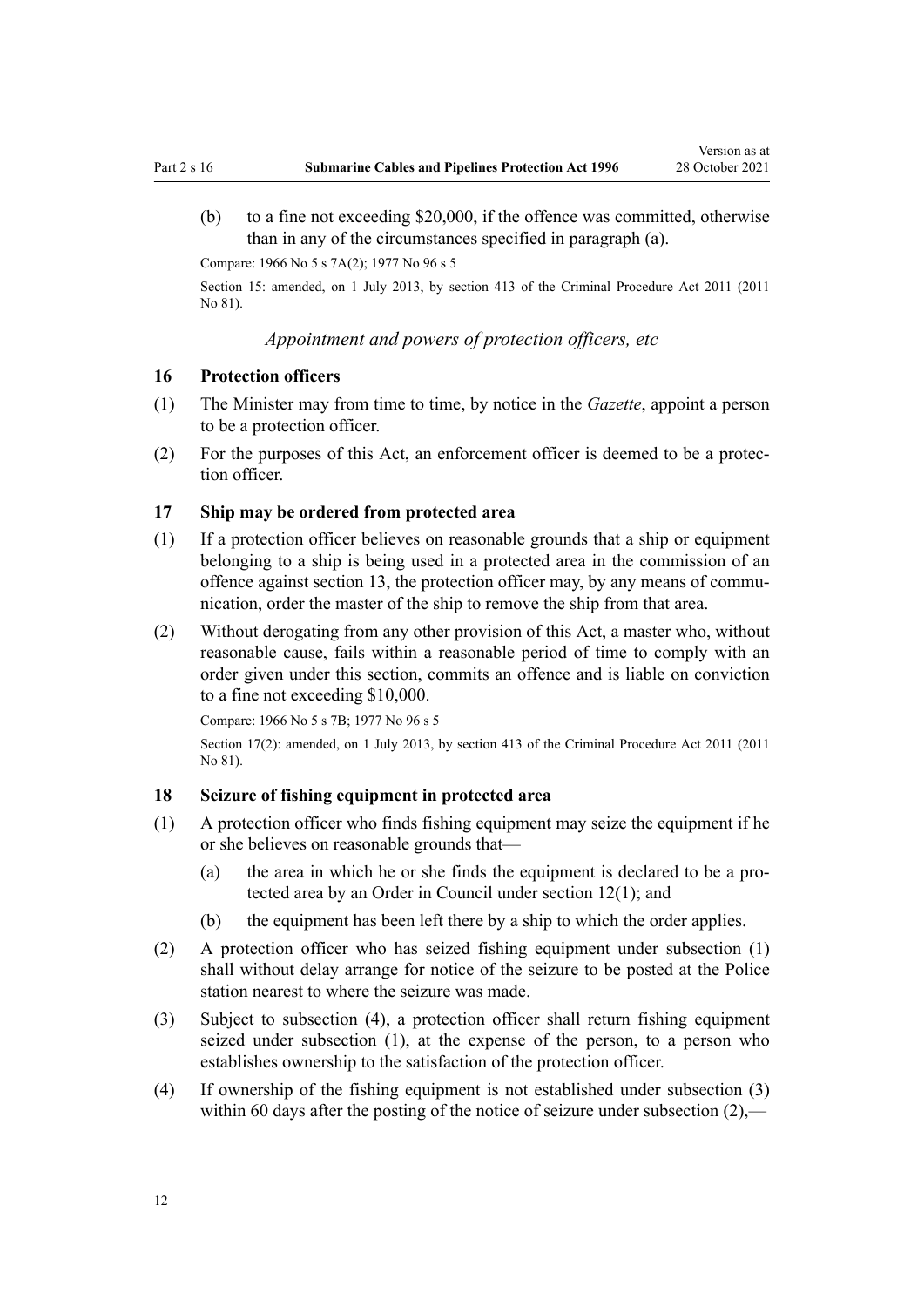- (a) the fishing equipment becomes the property of the Crown subject only to those encumbrances, liens, and interests of which a protection officer is aware at the time the fishing equipment becomes the property of the Crown; and
- (b) the fishing equipment may be sold or otherwise disposed of as the Minister thinks fit.

Compare: 1966 No 5 s 7C; 1977 No 96 s 5

## **19 Master to identify ship**

 $(1)$  If,—

<span id="page-12-0"></span>Version as at

- (a) a protection officer believes on reasonable grounds that a ship or equip‐ ment belonging to a ship is being used in the commission of an offence against [section 13;](#page-9-0) and
- (b) a request for identification is made to the ship by the protection officer,—

the master of the ship must advise the protection officer of the master's name, owner's name, ship's name, place of registry, register number, and such further information as may be relevant to the identity of the master and owner and the identity of the ship that may be requested by the protection officer.

(2) A master who, without reasonable cause, fails within a reasonable period of time to comply with subsection (1) commits an offence and is liable on conviction to a fine not exceeding \$5,000.

Section 19(2): amended, on 1 July 2013, by [section 413](http://legislation.govt.nz/pdflink.aspx?id=DLM3360714) of the Criminal Procedure Act 2011 (2011 No 81).

## *Powers of enforcement officers, etc*

## **20 Power to obtain documents and information**

- (1) If an enforcement officer has reasonable cause to believe that an offence is being or has been committed against this Act by or from or in relation to a ship, the enforcement officer may, for the purposes of enforcing the provisions of this Act,—
	- (a) require the owner or the master or a member of the crew of the ship to produce a certificate, official logbook, or other document in the posses‐ sion or under the control of the owner, master, or crew member that relates to the ship:
	- (b) require the master to produce a certificate of registration, charter, or other document, or to provide other information relating to the owner of the ship:
	- (c) require the master of the ship, or any other person on board the ship, to produce a document, or to give an explanation or information, as may be necessary to assist in identifying the location, conduct, and movements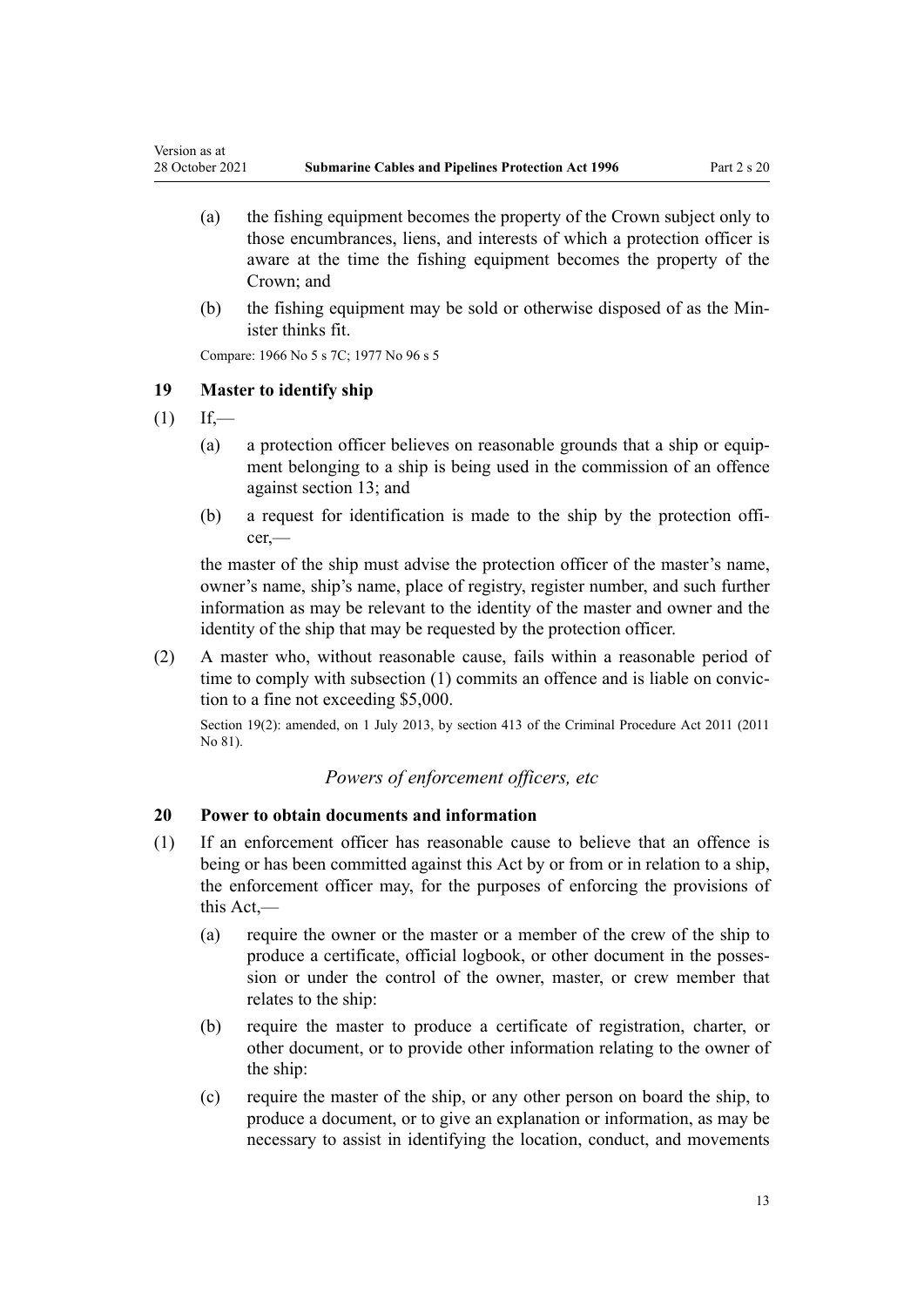<span id="page-13-0"></span>of the ship, or the actions of any person on board the ship at the time relevant to the suspected commission of an offence against this Act:

- (d) take or make copies of a document produced under this section, if the document is relevant to the suspected commission of an offence against this Act.
- (2) An enforcement officer may—
	- (a) take possession of and remove any such document from the place where it is kept for such period of time as is reasonable in the circumstances; and
	- (b) require a person to reproduce, or assist the enforcement officer to repro‐ duce, in usable form any information recorded or stored on a document electronically or by other means.
- (3) Nothing in paragraph (b) or paragraph (c) of subsection (1) requires a person to answer a question if to do so would tend to incriminate that person.
- (4) For the purposes of this section **document** means a document in any form; and includes—
	- (a) any writing on or in any material; and
	- (b) information recorded or stored by means of a tape recorder, computer, or other device; and material subsequently derived from information so recorded or stored; and
	- (c) a record, book, graph, or drawing; and
	- (d) a photograph, film, negative, tape, disk, or other device in which 1 or more visual images are embodied or stored so as to be capable (with or without the aid of equipment) of being reproduced.
- (5) Every person who fails without reasonable cause to comply with subsection (1) commits an offence and is liable on conviction to a fine not exceeding \$5,000.

Section 20(5): amended, on 1 July 2013, by [section 413](http://legislation.govt.nz/pdflink.aspx?id=DLM3360714) of the Criminal Procedure Act 2011 (2011 No 81).

#### **21 Power of seizure**

- (1) An enforcement officer may seize a ship or other property if the officer believes on reasonable grounds that the ship or other property is being used in the commission of an offence against [section 13](#page-9-0).
- (2) Every person commits an offence and is liable on conviction to a fine not exceeding \$10,000 who—
	- (a) resists or obstructs an enforcement officer exercising the power of seiz‐ ure under this section; or

Compare: 1991 No 18 [s 13](http://legislation.govt.nz/pdflink.aspx?id=DLM228981)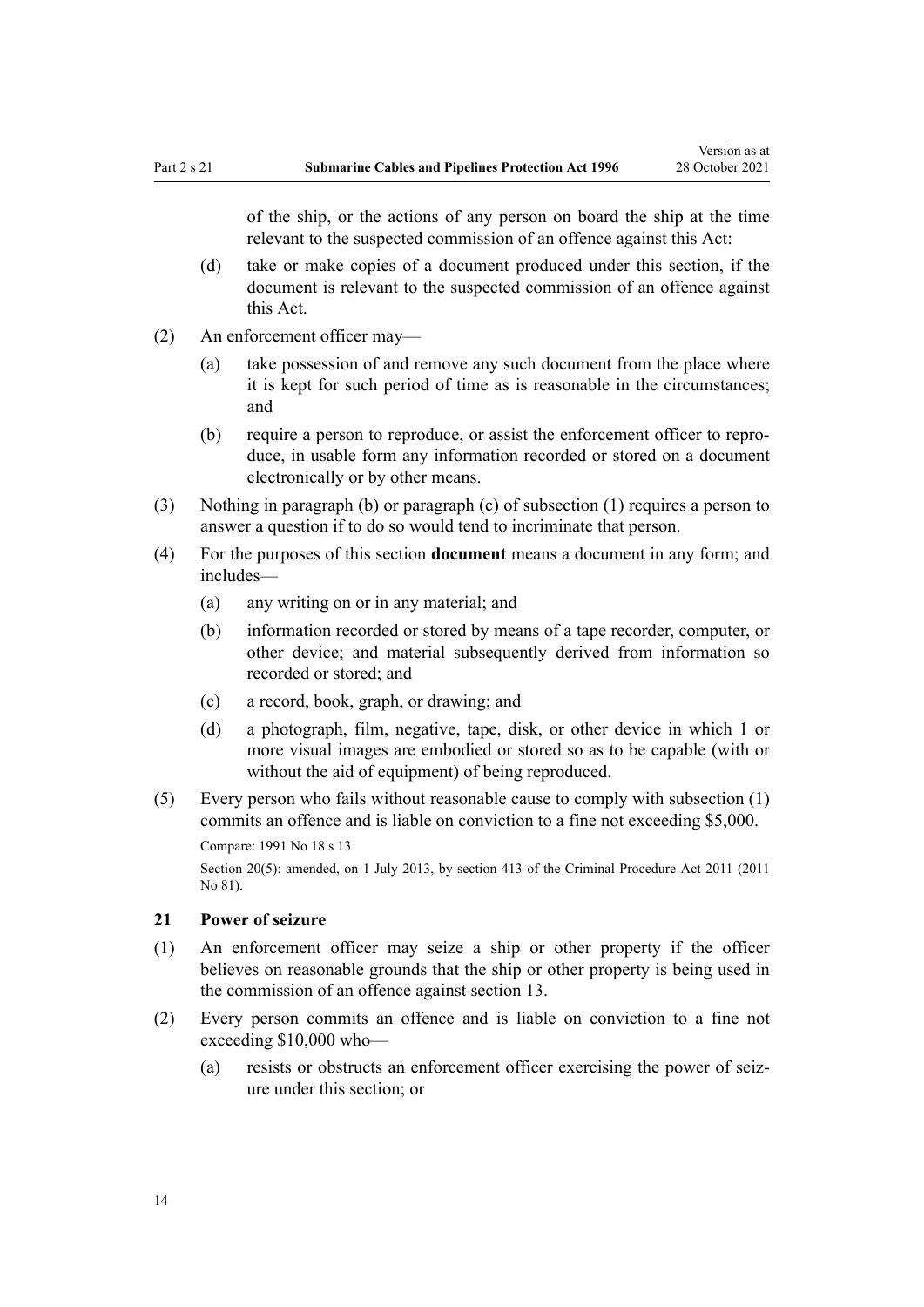<span id="page-14-0"></span>(b) fails without reasonable cause to comply with the requirements of an enforcement officer exercising the power of seizure under this section.

Compare: 1991 No 18 [s 15](http://legislation.govt.nz/pdflink.aspx?id=DLM228983)

Section 21(2): amended, on 1 July 2013, by [section 413](http://legislation.govt.nz/pdflink.aspx?id=DLM3360714) of the Criminal Procedure Act 2011 (2011 No 81).

## **22 Persons assisting enforcement officer**

An enforcement officer exercising a power conferred on the officer by this Act may call upon a person in the vicinity for assistance, and every person so called upon is authorised to render such assistance.

Compare: 1991 No 18 [s 22](http://legislation.govt.nz/pdflink.aspx?id=DLM228990)

## **23 Enforcement officer to produce evidence of authority to act**

Every enforcement officer exercising a power conferred by [section 20](#page-12-0) or sec[tion 21](#page-13-0) shall, at the time of exercising that power, and thereafter on reasonable request, produce—

- (a) evidence that that person is an enforcement officer; and
- (b) evidence of that person's identity.

Compare: 1991 No 18 [s 24](http://legislation.govt.nz/pdflink.aspx?id=DLM228992)

## *Provisions relating to seized property*

## **24 Custody of property seized**

- (1) Subject to [sections 25](#page-15-0) and [26](#page-15-0), property seized under [section 21](#page-13-0) shall be held in the custody of the Crown and shall not be released until—
	- (a) a decision is made not to file a charging document in respect of the alleged offence for which the property was seized; or
	- (b) a charge against the person charged with the offence for which the prop‐ erty was seized is dismissed,—

and, in that event, it must be released immediately from the custody of the Crown.

(2) The decision whether or not to file a charging document in respect of an alleged offence for which property is seized under [section 21](#page-13-0) shall be made as soon as reasonably practicable after the property is seized.

Compare: 1991 No 18 [s 16](http://legislation.govt.nz/pdflink.aspx?id=DLM228984)

Section 24(1)(a): amended, on 1 July 2013, by [section 413](http://legislation.govt.nz/pdflink.aspx?id=DLM3360714) of the Criminal Procedure Act 2011 (2011 No 81).

Section 24(1)(b): amended, on 1 July 2013, by [section 413](http://legislation.govt.nz/pdflink.aspx?id=DLM3360714) of the Criminal Procedure Act 2011 (2011 No 81).

Section 24(2): amended, on 1 July 2013, by [section 413](http://legislation.govt.nz/pdflink.aspx?id=DLM3360714) of the Criminal Procedure Act 2011 (2011 No 81).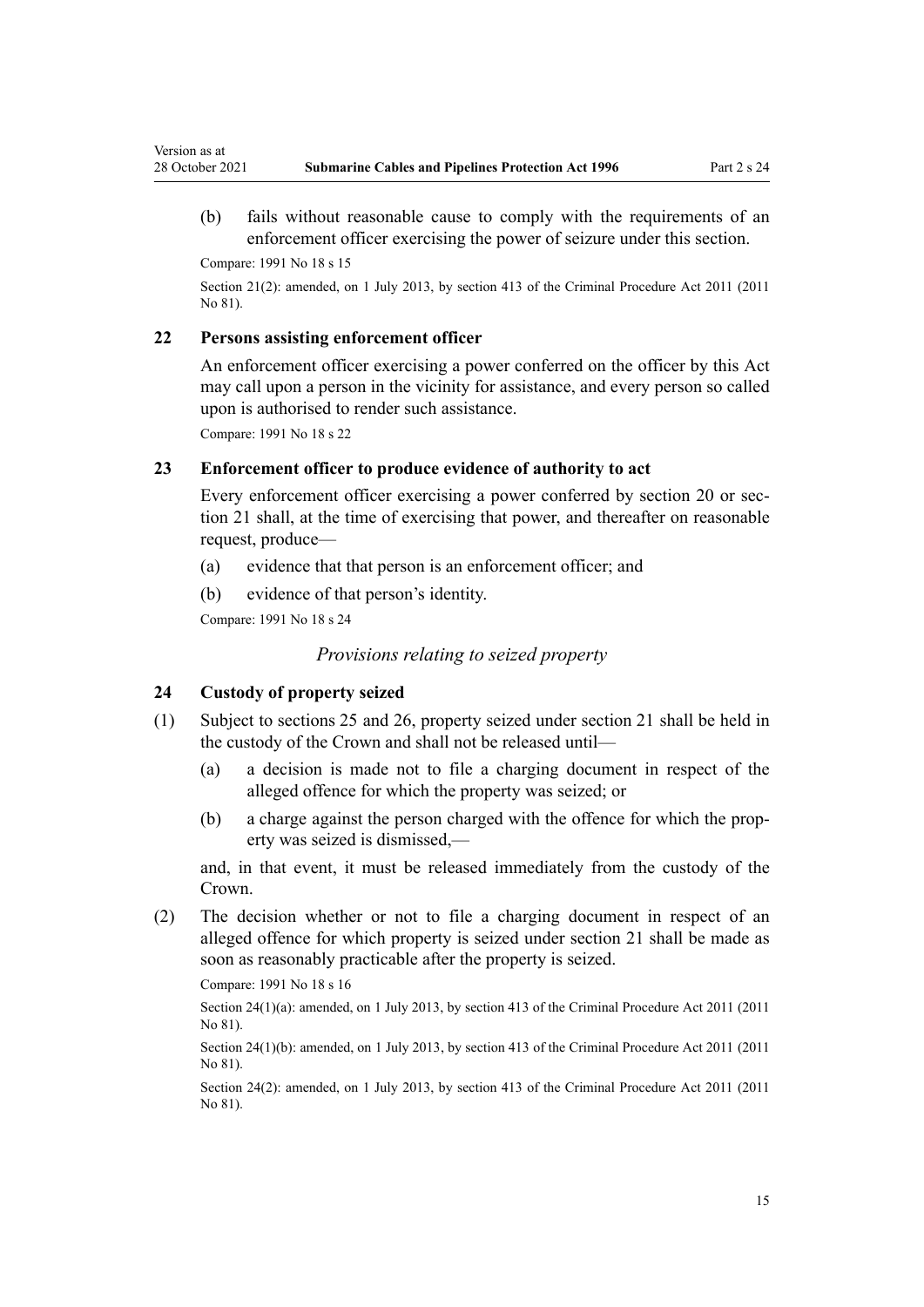#### <span id="page-15-0"></span>**25 Release of property by Minister**

- (1) The Minister may, at any time after property has been seized under [section 21](#page-13-0) and before the completion of proceedings in respect of the alleged offence for which the property was seized under that section, on application by—
	- (a) the person from whom the property was seized; or
	- (b) the owner or person entitled to the possession of the property seized,—

release the property to that person under bond in such sum and under such sureties and conditions (if any) as the Minister may specify.

- (2) If the person to whom property is released under subsection (1) fails to comply with the conditions of a bond or with a condition specified by the Minister,—
	- (a) the property may be reseized at any time at the direction of the Minister; and
	- (b) the Minister may, in the case of failure to comply with the conditions of a bond, apply to the District Court for an order for estreat of the bond.
- (3) If the Minister applies for an order for estreat of the bond, the Registrar shall fix a time and place for the hearing of the application, and shall, not less than 14 days before the time fixed, cause to be served on every person bound by the bond a notice of the time and place so fixed.
- (4) If, on the hearing of the application, it is proved to the satisfaction of the court that a condition of the bond has not been kept, the court may make an order to estreat the bond to such an amount as it thinks fit to any person bound by the bond on whom notice is proved to have been served in accordance with subsection (3).
- (5) A penalty payable under subsection (4) is recoverable as if it were a fine.

Compare: 1991 No 18 [s 17](http://legislation.govt.nz/pdflink.aspx?id=DLM228985)

Section 25(2)(b): amended, on 1 March 2017, by [section 261](http://legislation.govt.nz/pdflink.aspx?id=DLM6942680) of the District Court Act 2016 (2016 No 49).

#### **26 Release of property by court**

- (1) Where property has been seized under [section 21,](#page-13-0)
	- (a) the person from whom the property was seized; or
	- (b) the owner or person entitled to the possession of the property seized,—

may, in accordance with this section, apply to the District Court or the High Court, as the case may be, for an order releasing the property to that person, and any such release may be subject to such sureties and conditions as the court may specify.

(2) Where the property does not exceed \$350,000 in value, the application must be by way of originating application made to the District Court, and the rules relating to the practice and procedure of the District Court for the time being in force under the [District Court Act 2016](http://legislation.govt.nz/pdflink.aspx?id=DLM6942200) apply to the application.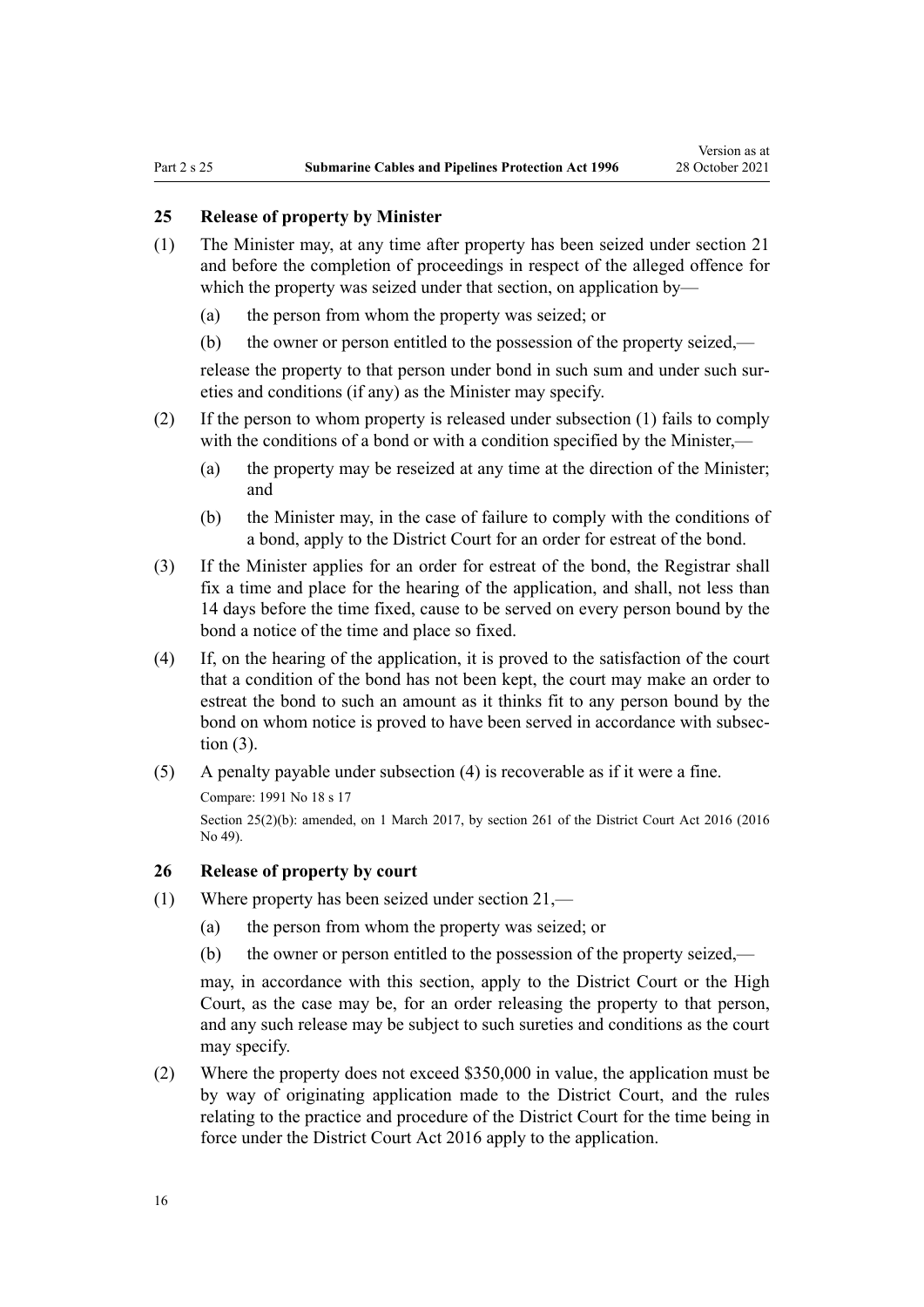(3) Where the property exceeds \$350,000 in value, the application must be by way of originating application made to the High Court, and the [High Court Rules](http://legislation.govt.nz/pdflink.aspx?id=DLM6959800) [2016](http://legislation.govt.nz/pdflink.aspx?id=DLM6959800) apply with respect to the application.

Compare: 1991 No 18 [s 20](http://legislation.govt.nz/pdflink.aspx?id=DLM228988)

<span id="page-16-0"></span>Version as at

Section 26(1): amended, on 1 March 2017, by [section 261](http://legislation.govt.nz/pdflink.aspx?id=DLM6942680) of the District Court Act 2016 (2016 No 49).

Section 26(2): replaced, on 1 March 2017, by [section 261](http://legislation.govt.nz/pdflink.aspx?id=DLM6942680) of the District Court Act 2016 (2016) No 49).

Section 26(3): replaced, on 1 March 2017, by [section 261](http://legislation.govt.nz/pdflink.aspx?id=DLM6942680) of the District Court Act 2016 (2016) No 49).

# *Proceedings for offences, etc*

## **27 Consent of Attorney-General required for certain proceedings**

- (1) Notwithstanding anything in any other enactment, proceedings for an offence against this Act or regulations under this Act, being an offence that is alleged to have been committed—
	- (a) outside the territorial sea of New Zealand; or
	- (b) on board or by means of a ship, other than a New Zealand ship; or
	- (c) by a person who is not a New Zealand citizen or a person ordinarily resi‐ dent in New Zealand,—

shall not be instituted in any court except with the consent of the Attorney-General and on his or her certificate that it is expedient that the proceedings should be instituted.

(2) Notwithstanding subsection (1), a person may be arrested, or a warrant for a person's arrest may be issued and executed, and the person may be remanded in custody or on bail, but no further proceedings shall be taken until the Attorney-General's consent under subsection (1) has been obtained.

Compare: 1994 No 119 [s 6](http://legislation.govt.nz/pdflink.aspx?id=DLM342794)

## **28 Evidential provisions relating to approved maritime surveillance equipment**

- (1) In proceedings against a person for an offence against this Act or regulations under this Act, the production of an image produced by approved maritime surveillance equipment, being an image—
	- (a) recording the presence or position of a ship; and
	- (b) recording the date on which the image was taken, the time when the image was taken, and the location at which the image was taken, or recording any of those particulars,—

is, in the absence of proof to the contrary, sufficient evidence that the ship was present in a particular position or that the image was taken on that date or at that time or at that location, as the case may be.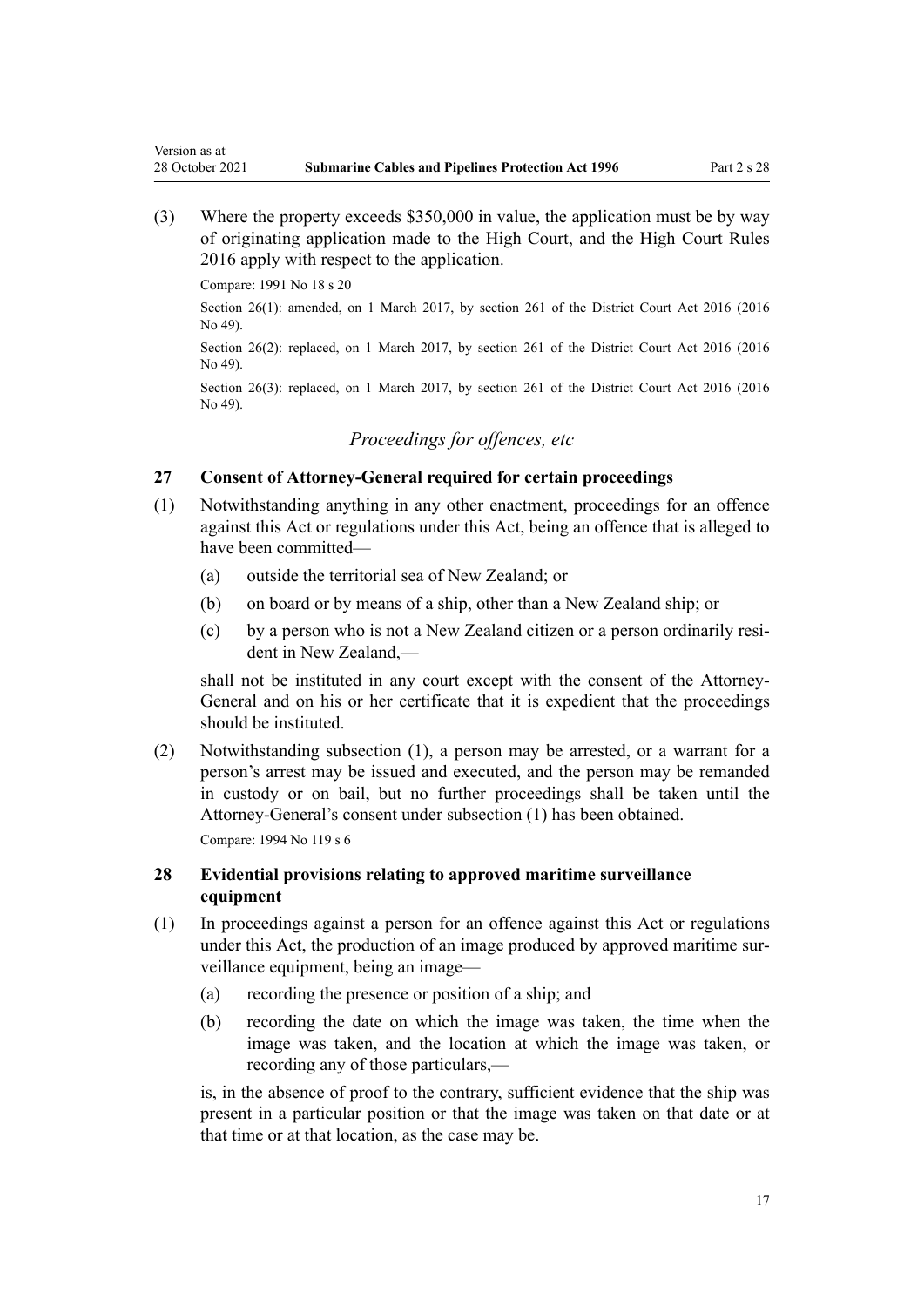<span id="page-17-0"></span>(2) The production in evidence in the proceedings of an image that appears to be an image referred to in subsection (1) is, in the absence of proof to the contrary, sufficient evidence that the image was produced by approved maritime surveil‐ lance equipment.

Compare: 1962 No 135 [s 42\(1\), \(1A\);](http://legislation.govt.nz/pdflink.aspx?id=DLM342902) 1992 No 108 s 8; 1993 No 88 s 35

## **29 Offence to tamper or interfere with approved maritime surveillance equipment**

Every person commits an offence and is liable on conviction to a fine not exceeding \$5,000 who—

- (a) tampers with approved maritime surveillance equipment; or
- (b) interferes with—
	- (i) approved maritime surveillance equipment; or
	- (ii) the operation of approved maritime surveillance equipment.

Compare: 1962 No 135 [s 42\(2\)](http://legislation.govt.nz/pdflink.aspx?id=DLM342902); 1992 No 108 s 8

Section 29: amended, on 1 July 2013, by [section 413](http://legislation.govt.nz/pdflink.aspx?id=DLM3360714) of the Criminal Procedure Act 2011 (2011 No 81).

## **30 Evidence of testing and accuracy of approved maritime surveillance equipment**

- (1) In proceedings for an offence against this Act or regulations under this Act, the production of a certificate (or a document that appears to be a copy of the certificate) that appears to be signed by the Director or by a person authorised by the Director, as to the testing and accuracy of approved maritime surveillance equipment referred to in the certificate, is admissible as evidence that the equipment referred to has been tested and is accurate.
- (2) Every document that appears to be a copy of a certificate issued under subsec‐ tion (1) shall, in the absence of proof to the contrary, be presumed to be a true copy.
- (3) Every certificate issued under subsection (1) shall, in the absence of proof to the contrary, be presumed to have been signed by a person duly authorised to sign it; and it is not necessary for the certificate to show on its face that the person signing it was so authorised.

Compare: 1962 No 135 [s 197\(3\), \(4\), \(5\);](http://legislation.govt.nz/pdflink.aspx?id=DLM344869) 1992 No 108 s 38(2)

## *Forfeiture of property on conviction*

#### **31 Forfeiture of property on conviction**

- (1) On the conviction of a person for an offence against—
	- (a) [section 11;](#page-7-0) or
	- (b) [section 13,](#page-9-0) in any case where the penalty imposed in respect of the offence is specified in [section 15\(a\),](#page-10-0)—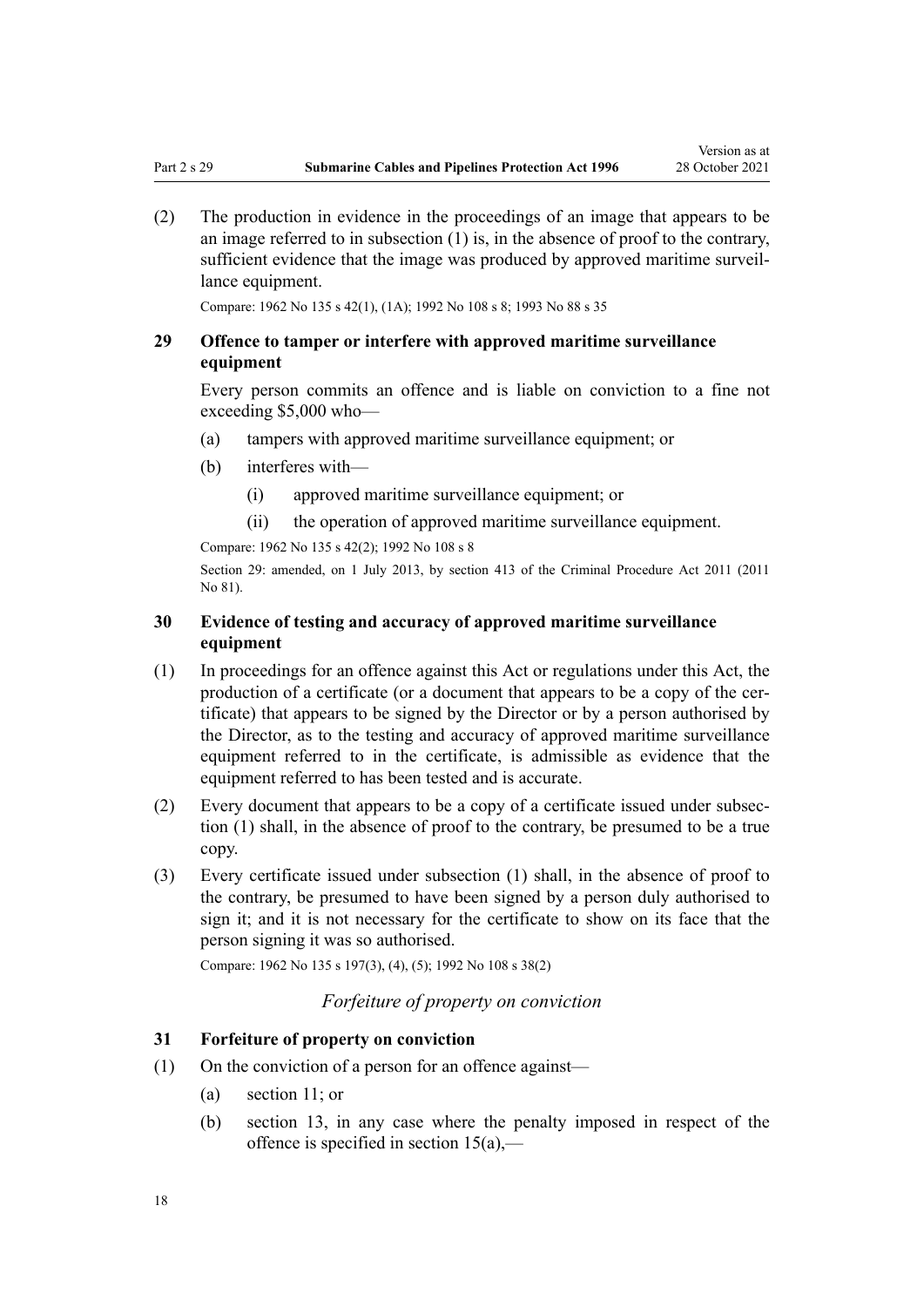the District Court in which the conviction is entered may order that a ship or other property used in respect of the commission of the offence be forfeited to the Crown.

(2) Where any property is forfeited to the Crown under subsection (1), the property shall upon forfeiture vest in the Crown absolutely and free of all encumbrances, liens, and interests.

Compare: 1991 No 18 [s 30](http://legislation.govt.nz/pdflink.aspx?id=DLM229500)

<span id="page-18-0"></span>Version as at

## **32 Court may grant relief to third party**

- (1) Subject to subsection (2), if property has been forfeited to the Crown under section  $31(1)$ , a person who claims that the person had an interest in the forfeited property prior to its forfeiture to the Crown may, in accordance with this section, apply to the District Court that ordered the forfeiture or the High Court, as the case may be, for an order under subsection (6) of this section.
- (2) Nothing in subsection (1) applies to—
	- (a) a person who was involved in the commission of the offence in respect of which the property has been forfeited; or
	- (b) a person who did not acquire his or her interest in the property in good faith and who knew or had reason to believe at the time of the acquisition that the property was or would be involved in the commission of the offence in respect of which the property has been forfeited.
- (3) Where the property forfeited under [section 31\(1\)](#page-17-0) does not exceed \$350,000 in value, the application shall be by way of originating application made to, and filed in, the office of the District Court that ordered the forfeiture.
- (4) Except as modified by subsection (3), the rules relating to the practice and pro‐ cedure of the District Court for the time being in force under the [District Court](http://legislation.govt.nz/pdflink.aspx?id=DLM6942200) [Act 2016](http://legislation.govt.nz/pdflink.aspx?id=DLM6942200) apply with respect to every such application made to the District Court that ordered the forfeiture.
- (5) Where the property forfeited under [section 31\(1\)](#page-17-0) exceeds \$350,000 in value, the application shall be by way of originating application made to the High Court and the [High Court Rules 2016](http://legislation.govt.nz/pdflink.aspx?id=DLM6959800) apply with respect to every such applica‐ tion.
- (6) If the court is satisfied that—
	- (a) the applicant is a person to whom subsection (1) applies; and
	- (b) the applicant's claim to an interest in the property is valid,—

the court may make an order—

- (c) declaring the nature, extent, and value of the applicant's interest in the property; and
- (d) either—
	- (i) directing the Crown to transfer the interest to the applicant; or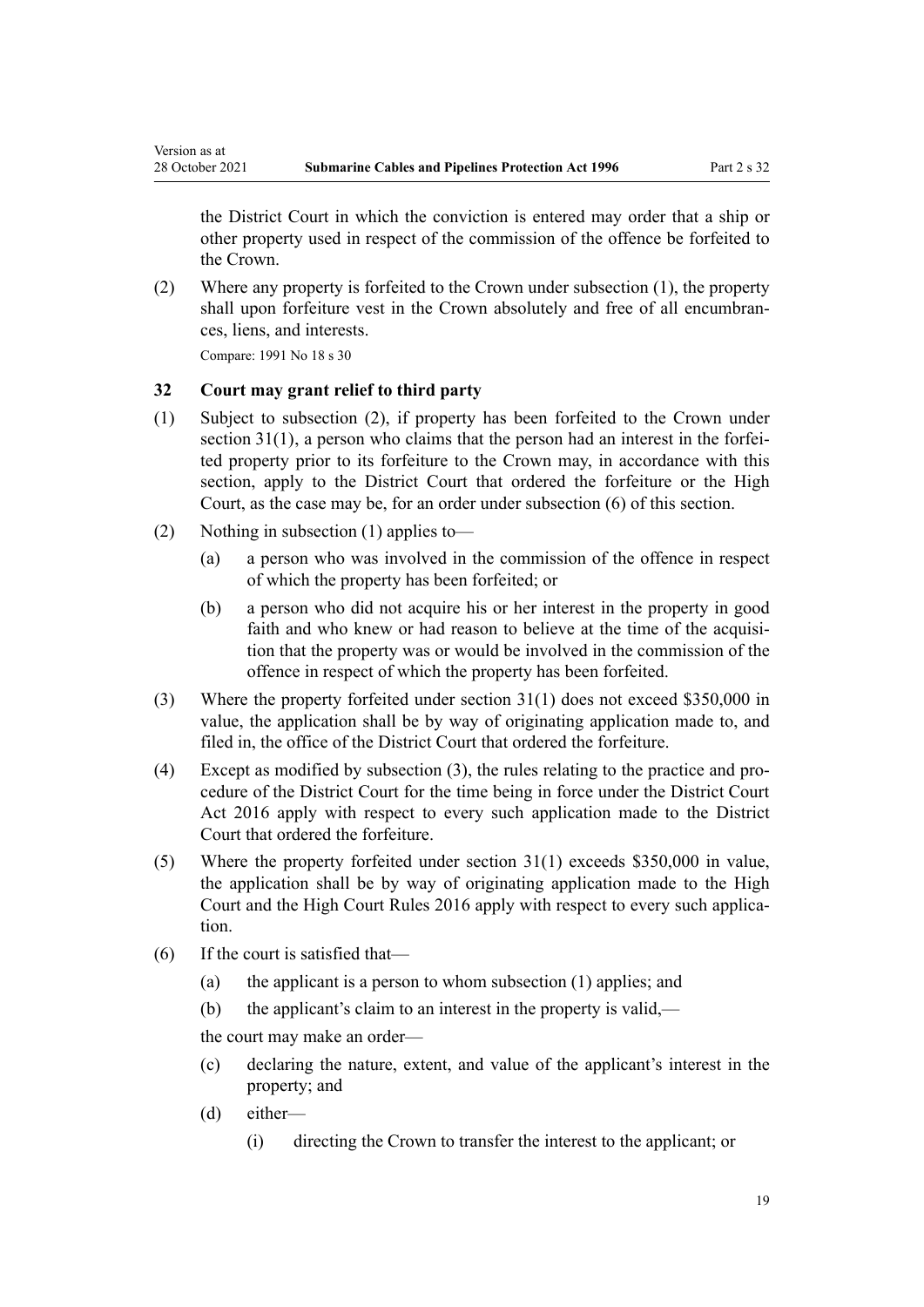- (ii) declaring that there is payable by the Crown to the applicant an amount equal to the value of the interest declared by the court.
- <span id="page-19-0"></span>(7) The court may make an order under this section on such terms and conditions as the court thinks fit.

Compare: 1991 No 120 [s 18](http://legislation.govt.nz/pdflink.aspx?id=DLM251068)

Section 32(3): amended, on 1 March 2017, by [section 261](http://legislation.govt.nz/pdflink.aspx?id=DLM6942680) of the District Court Act 2016 (2016) No 49).

Section 32(4): amended, on 1 March 2017, by [section 261](http://legislation.govt.nz/pdflink.aspx?id=DLM6942680) of the District Court Act 2016 (2016 No 49).

Section 32(5): amended, on 1 March 2017, by [section 261](http://legislation.govt.nz/pdflink.aspx?id=DLM6942680) of the District Court Act 2016 (2016 No 49).

Section 32(5): amended, on 18 October 2016, by [section 183\(c\)](http://legislation.govt.nz/pdflink.aspx?id=DLM5759564) of the Senior Courts Act 2016 (2016) No 48).

### **33 Minister's powers in respect of forfeited property**

- (1) The Minister may sell or otherwise dispose of property that is forfeited to the Crown under [section 31\(1\)](#page-17-0) as the Minister thinks fit.
- (2) A person who had a legal or equitable interest in such property prior to its for‐ feiture to the Crown may apply to the Minister within 30 days after the conviction for the release of the property so forfeited.
- (3) On an application under subsection (2), the Minister may order the release of such property on payment to the Crown of such amount as the Minister thinks appropriate, being an amount not exceeding the amount the property forfeited is estimated by the Minister to be likely to realise if sold by public auction in New Zealand.

Compare: 1983 No 14 [s 107C\(1\), \(2\)](http://legislation.govt.nz/pdflink.aspx?id=DLM70259); 1990 No 29 [s 52\(1\)](http://legislation.govt.nz/pdflink.aspx?id=DLM207516)

## **34 Forfeiture of property or redemption payment is in addition to any other penalty**

A forfeiture ordered by the court under [section 31\(1\)](#page-17-0) or a redemption payment imposed by the Minister under section  $33(3)$  is in addition to, and not in substitution for, any other penalty that may be imposed by the court.

Compare: 1983 No 14 [s 107C\(4\)](http://legislation.govt.nz/pdflink.aspx?id=DLM70259); 1990 No 29 [s 52\(1\)](http://legislation.govt.nz/pdflink.aspx?id=DLM207516)

## **Part 3**

#### **Miscellaneous provisions**

## **35 Approved maritime surveillance equipment**

The Minister may from time to time, by notice in the *Gazette*, approve equipment of any kind to be approved maritime surveillance equipment for the purposes of this Act.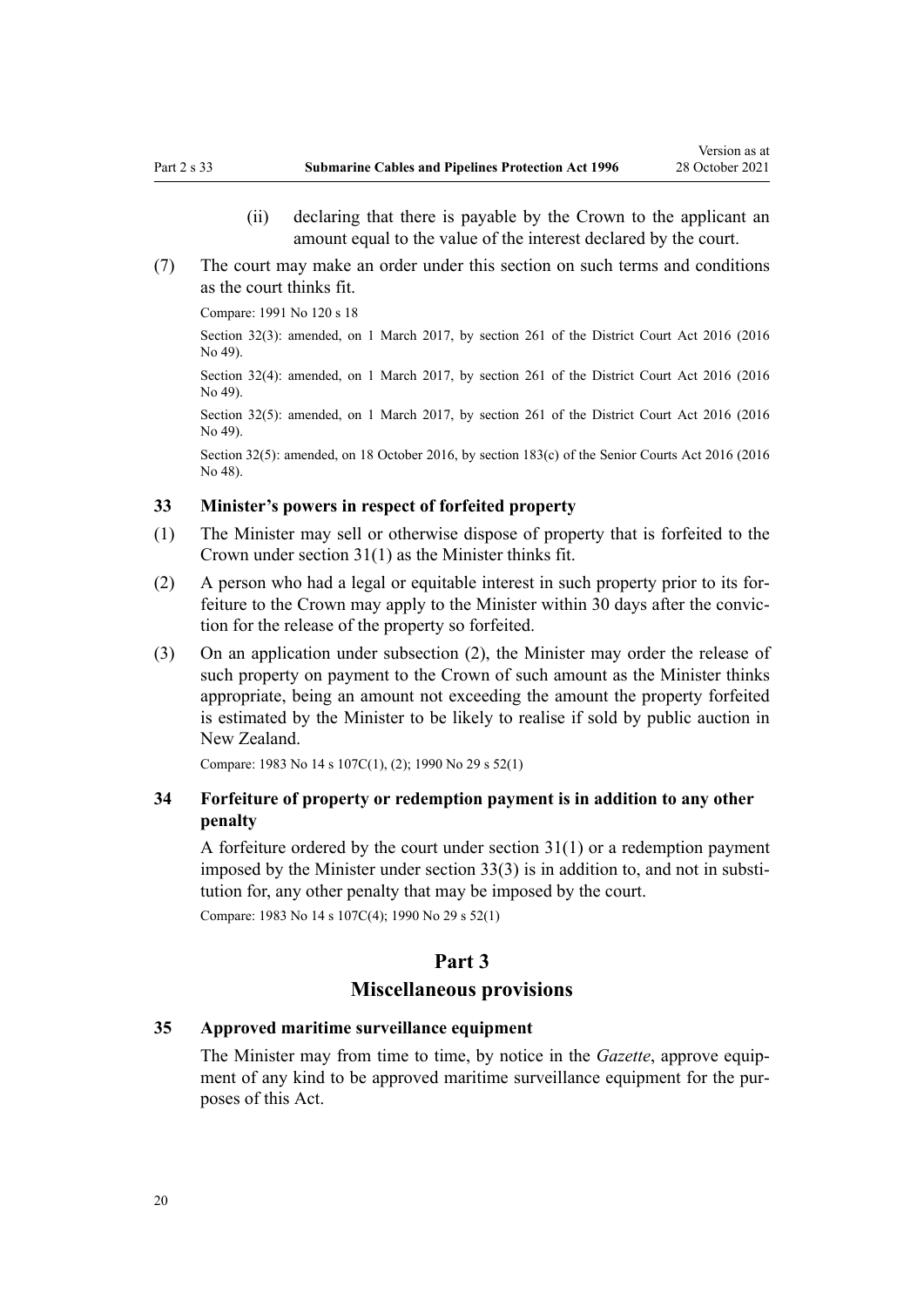#### **36 Regulations**

<span id="page-20-0"></span>Version as at

- (1) The Governor-General may from time to time, by Order in Council, make regulations for all or any of the following purposes:
	- (a) regulating the navigation or conduct of ships engaged in the laying, repairing, or maintenance of submarine cables or submarine pipelines and prescribing the lights or signals to be displayed by those ships while engaged in those operations:
	- (b) prescribing the duties of owners of submarine cables or submarine pipelines in respect of the marking or definition of those cables and pipelines and prescribing records to be kept in respect of the location of those cables or pipelines:
	- (c) regulating the navigation or conduct of ships in relation to other ships engaged in the laying, repairing, or maintenance of submarine cables or submarine pipelines or in relation to those cables or pipelines or in relation to buoys or signals indicating the presence or proximity of those cables or pipelines:
	- (d) prescribing the duties of persons in respect of reporting damage caused or likely to be caused to submarine cables or submarine pipelines:
	- (e) prescribing offences against the regulations and defining the persons or classes of persons liable to conviction for those offences:
	- (f) prescribing fines not exceeding \$50,000 for offences against the regula‐ tions:
	- $(g)$  providing for such matters as are contemplated by or necessary for giving full effect to the provisions of this Act and for the due administration of this Act.
- (2) Regulations under this section are secondary legislation (*see* [Part 3](http://legislation.govt.nz/pdflink.aspx?id=DLM7298343) of the Legislation Act 2019 for publication requirements).

Compare: 1966 No 5 s 13

| Legislation Act 2019 reguirements for secondary legislation made under this section |                                                                                                  |                                    |  |
|-------------------------------------------------------------------------------------|--------------------------------------------------------------------------------------------------|------------------------------------|--|
| <b>Publication</b>                                                                  | PCO must publish it on the legislation website and notify LA19 s $69(1)(c)$<br>it in the Gazette |                                    |  |
| Presentation                                                                        | The Minister must present it to the House of<br>Representatives                                  | LA19 s 114, Sch 1<br>cl $32(1)(a)$ |  |
| <b>Disallowance</b>                                                                 | It may be disallowed by the House of Representatives                                             | LA19 ss 115, 116                   |  |
| This note is not part of the Act.                                                   |                                                                                                  |                                    |  |

Section 36(2): inserted, on 28 October 2021, by [section 3](http://legislation.govt.nz/pdflink.aspx?id=LMS268932) of the Secondary Legislation Act 2021 (2021 No 7).

## **37 Repeals and savings**

- (1) The enactments specified in the [Schedule](#page-22-0) are hereby repealed.
- (2) Notwithstanding the repeal of the Submarine Cables and Pipelines Protection Act 1966 by subsection (1), every Order in Council, regulation, and notice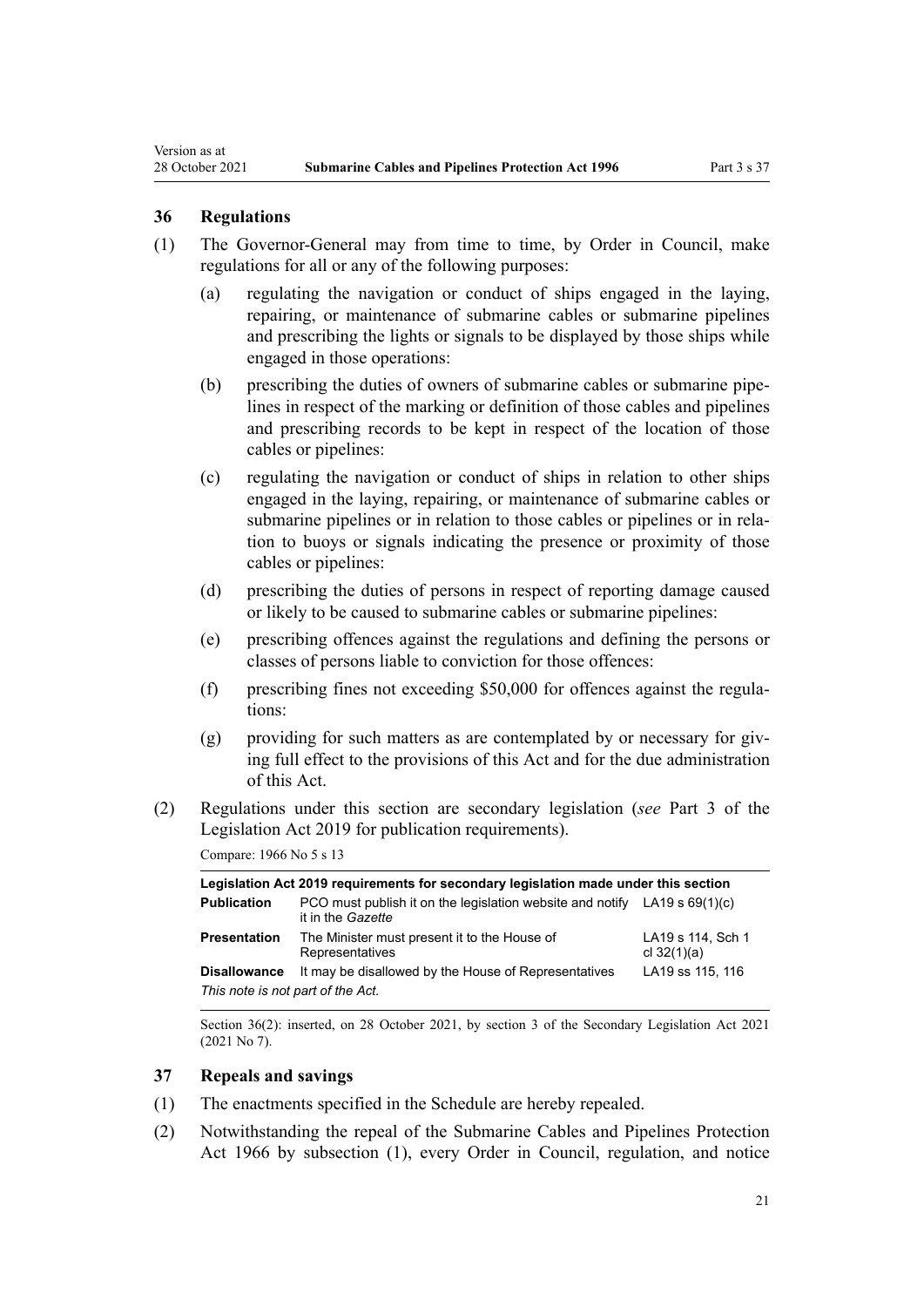made under that Act and in force immediately before its repeal shall, until revoked, continue in force after the repeal of that Act as if it had been made under this Act.

- (3) The Governor-General may from time to time, by Order in Council,—
	- (a) make regulations amending, or revoking in whole or in part, any regulations continued in force by subsection (2); or
	- (b) make Orders in Council amending, or revoking in whole or in part, any orders continued in force by subsection (2).
- (4) The Minister may from time to time, by notice, amend, or revoke in whole or in part, any notice continued in force by subsection (2).
- (5) The following are secondary legislation (*see* [Part 3](http://legislation.govt.nz/pdflink.aspx?id=DLM7298343) of the Legislation Act 2019 for publication requirements):
	- (a) regulations under subsection  $(3)(a)$ :
	- (b) an order under subsection (3)(b):
	- (c) a notice under subsection (4) in relation to a notice under subsection (2).

| Legislation Act 2019 requirements for secondary legislation made under subsection (3) |                                                                                                  |                                    |  |
|---------------------------------------------------------------------------------------|--------------------------------------------------------------------------------------------------|------------------------------------|--|
| <b>Publication</b>                                                                    | PCO must publish it on the legislation website and notify LA19 s $69(1)(c)$<br>it in the Gazette |                                    |  |
| <b>Presentation</b>                                                                   | The Minister must present it to the House of<br>Representatives                                  | LA19 s 114, Sch 1<br>cl $32(1)(a)$ |  |
| <b>Disallowance</b>                                                                   | It may be disallowed by the House of Representatives                                             | LA19 ss 115, 116                   |  |
| This note is not part of the Act.                                                     |                                                                                                  |                                    |  |

| Legislation Act 2019 requirements for secondary legislation made under subsection (4) |                                                                                                                                                                            |                                          |  |
|---------------------------------------------------------------------------------------|----------------------------------------------------------------------------------------------------------------------------------------------------------------------------|------------------------------------------|--|
| <b>Publication</b>                                                                    | The maker must publish it in the Gazette                                                                                                                                   | LA19 ss 73, 74 $(1)(a)$ ,<br>Sch 1 cl 14 |  |
| <b>Presentation</b>                                                                   | It is not required to be presented to the House of<br>Representatives because a transitional exemption applies cl 32(1)(a)<br>under Schedule 1 of the Legislation Act 2019 | LA19 s 114, Sch 1                        |  |
| <b>Disallowance</b>                                                                   | It may be disallowed by the House of Representatives                                                                                                                       | LA19 ss 115, 116                         |  |
| This note is not part of the Act.                                                     |                                                                                                                                                                            |                                          |  |

Section 37(4): amended, on 28 October 2021, by [section 3](http://legislation.govt.nz/pdflink.aspx?id=LMS268932) of the Secondary Legislation Act 2021 (2021 No 7).

Section 37(5): inserted, on 28 October 2021, by [section 3](http://legislation.govt.nz/pdflink.aspx?id=LMS268932) of the Secondary Legislation Act 2021 (2021 No 7).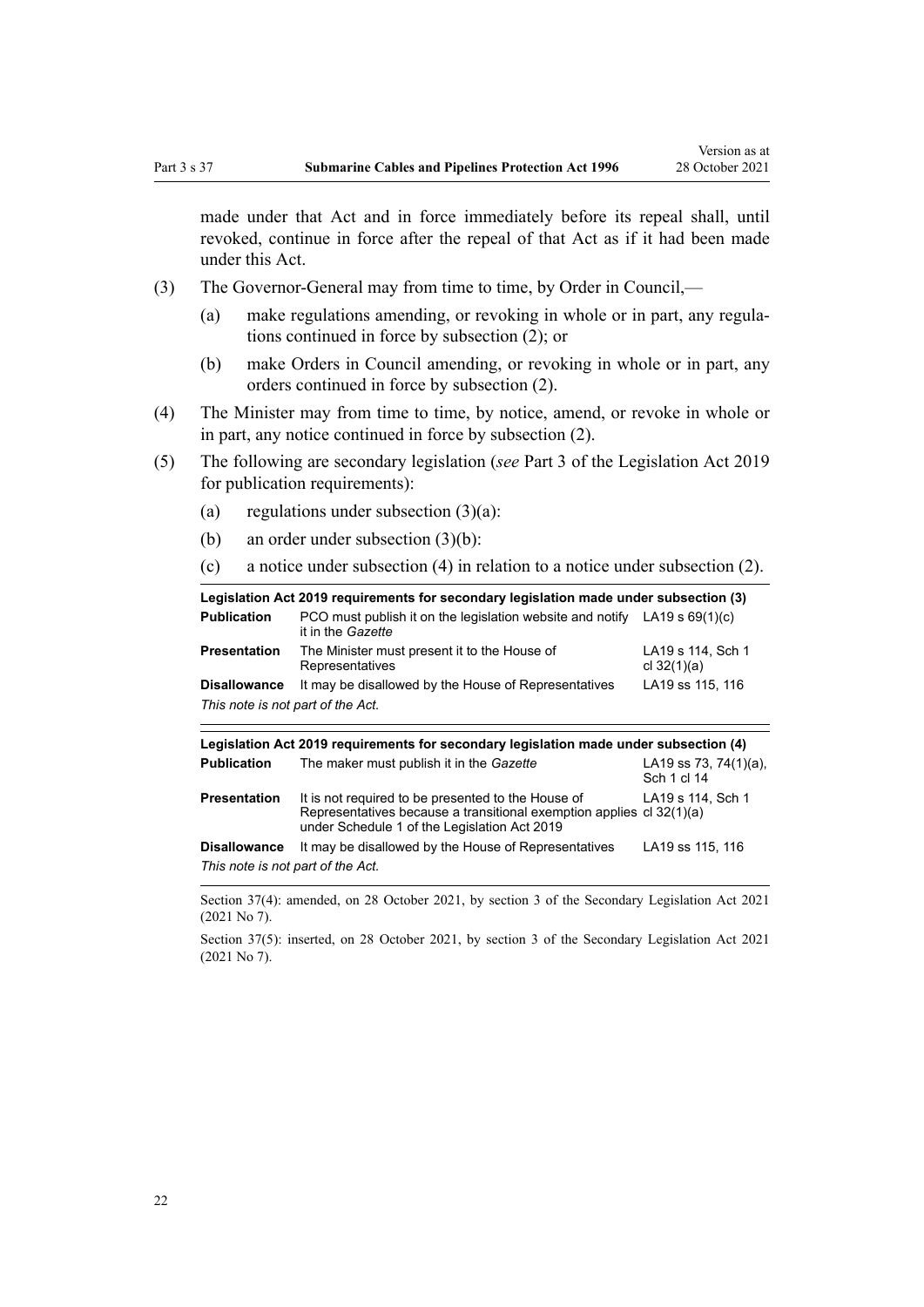# **Schedule**

# **Enactments repealed**

[s 37\(1\)](#page-20-0)

## <span id="page-22-0"></span>**Electricity Act 1992 (1992 No 122)**

*Amendment(s) incorporated in the [Act\(s\).](http://legislation.govt.nz/pdflink.aspx?id=DLM284185)*

**Submarine Cables and Pipelines Protection Act 1966 (1966 No 5) (RS Vol 13, p 629)**

**Submarine Cables and Pipelines Protection Amendment Act 1977 (1977 No 96)**

**Territorial Sea and Exclusive Economic Zone Act 1977 (1977 No 28) (RS Vol 27, p 877)**

*Amendment(s) incorporated in the Act(s).*